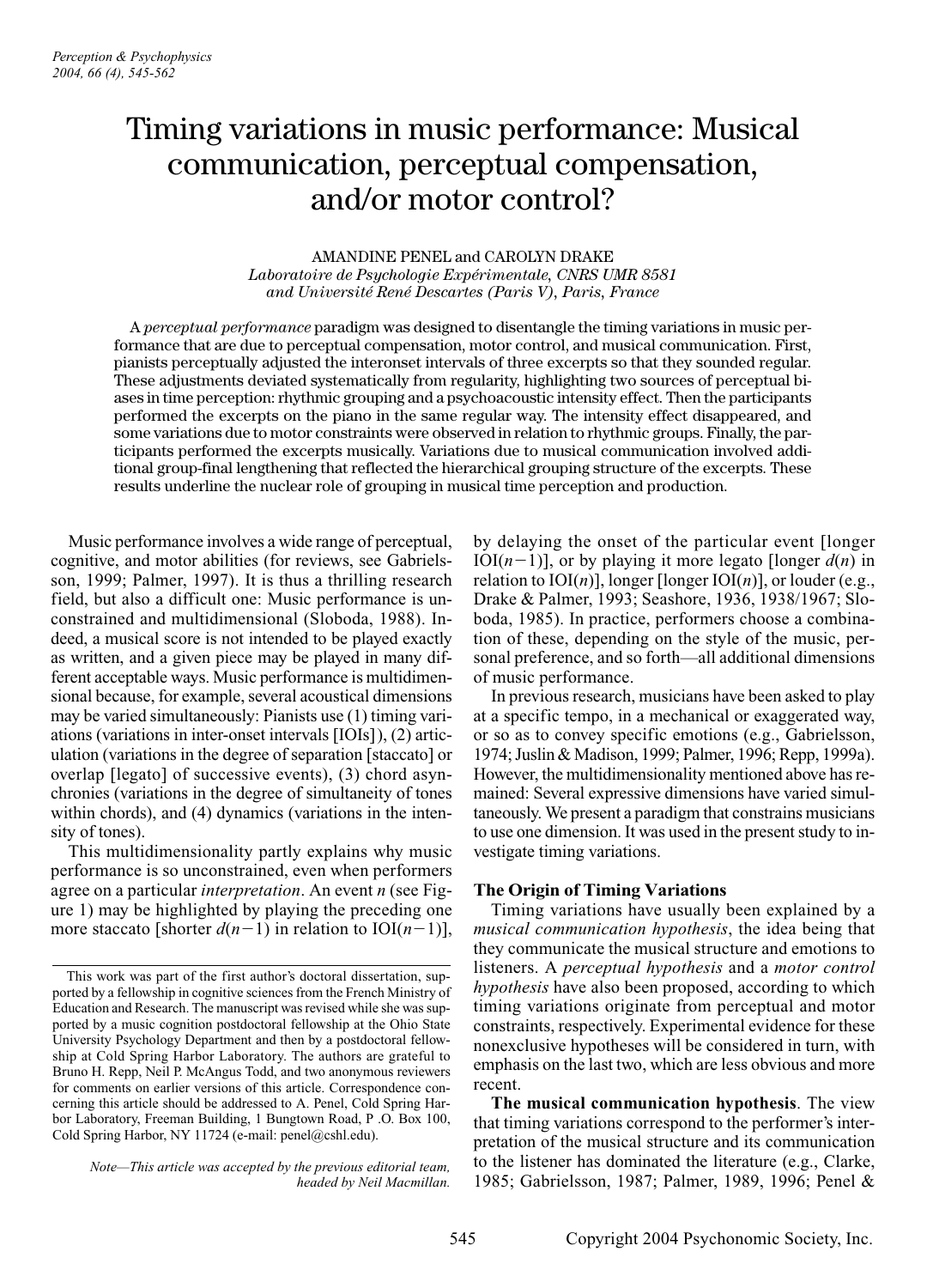

**Figure 1. Illustration of event durations (***d***, duration between the onset of an event and its offset) and inter-onset intervals (IOI, duration between the onset of an event and the onset of the following one).**

Drake, 1998, 2000; Seashore, 1936; Shaffer, Clarke, & Todd, 1985; Sloboda, 1985; Todd, 1992). Group-final lengthening (slowing down toward the end of a group) would communicate the hierarchical grouping structure: The degree of slowing is proportional to the group's level in the hierarchy, with greater lengthenings at higher levels (phrases, sections, and piece). Similarly, the lengthening of the first and/or last beats of bars would communicate the metrical structure, and melody lead (within a chord, the temporal precedence of the melody tone) would communicate the voice structure.

Most recently, another communicative aspect of music performance has been investigated: emotions (e.g., Juslin & Madison, 1999; Laukka & Gabrielsson, 2000). Performers have been shown to be able to communicate specific emotions, and tempo variability (thus, timing variations) is among the cues involved. We will refer to structural and emotional communication as a musical communication hypothesis for timing variations. Such timing variations originate from higher level processing, in comparison with what follows.

**The perceptual compensation hypothesis**. Some authors have also proposed that *some* timing variations compensate for perceptual biases: Some IOIs would be perceived as being shorter/longer than they are and, therefore, would be played so as to be longer/shorter, to restore regularity (Drake, 1993b; Penel & Drake, 1998, 1999; Repp, 1992, 1998a, 1998b, 1999b; Seashore, 1936). Perceptual biases can be due to psychoacoustic effects and/or to effects related to perceptual organization, such as grouping. Both originate from perceptual constraints; thus, the resulting timing variations derive from lower level processes than those involved in musical communication.

Psychoacoustic effects refer to the dependence of perceived time on other dimensions: A deviation in frequency or intensity can cause the perception of a deviation in time (Crowder & Neath, 1994; Jeon & Fricke, 1997; Shigeno, 1986, 1993; Tekman, 2001). Such effects have been demonstrated with simple stimuli, such as pairs of tones, but probably also generalize to music.

Pitch-based grouping does not seem to result in a bias in time perception (Drake, 1993b; Tekman, 2001). In contrast, intensity-based grouping may: Woodrow (1909) observed that in monotone sequences of alternating loud and soft tones, the IOIs preceding the loud tones had to be shorter for the sequence to be perceived as isochronous, which was confirmed by Tekman (1997), using chromatic scales (see also Repp, 1992, 1998b, using music). Both explained this as an effect of grouping: Loud tones initiate perceptual groups, and intervals between groups may be perceived to be longer (Fraisse, 1956). However, a psychoacoustic account (favored recently by Tekman, 2001) is also possible: An IOI between a soft and a loud tone would be perceived to be longer than one between a loud and a soft tone.

Finally, production and perception studies suggest that rhythmic grouping (based on temporal proximity) results in a bias in time perception. The last short IOI of a rhythmic group (a series of short IOIs surrounded by longer ones) is consistently produced longer than others (Gabrielsson, 1974); contrary to intensity-based grouping, where the IOI *between* groups is lengthened, the lengthened IOI is *within* the group here, although close to its end; see Figure 2). This group-final lengthening was observed for musicians, nonmusicians, and 5- and 7 year-old children (Drake, 1993a) and did not disappear when the pianists played mechanically (Drake & Palmer, 1993; Penel & Drake, 1998; Repp, 1999a; Seashore, 1938/1967). The last short IOI of a rhythmic group may be perceived as shorter than it is.

This was confirmed by perceptual studies. Drake, Botte, and Gérard (1989) found that the last short IOI of rhythmic groups had to be adjusted so as to be 10% longer than the others for the sequences to be perceived as regular. A temporal change (lengthening and shortening) detection task with simple rhythmic sequences led to convergent findings (Drake, 1993b): A shortening was easier and a lengthening harder to detect on the last short IOI of a rhythmic group. With a similar method, but with music, a series of studies by Repp (e.g., 1992, 1998a, 1998b, 1999b) has shown that biases in time perception are correlated with production: Lengthenings are more difficult to detect than shortenings where lengthenings typically occur in performance, and vice versa. Thus, some IOIs may be perceived as shorter/longer, and these are typically performed so as to be longer/shorter. Alternatively, the biases could simply reflect expectations about typical expressive timing, derived from experience. However, a convincing effect of musical training was not found (e.g., Repp, 1992, 1999b). Moreover, the biases appeared to be a result of on-line auditory processing, unaffected by attention and inflexible (Repp, 1998a). Close examination of Repp's data indicates that they often correspond to the last short IOI of rhythmic groups being perceived as shorter (with a lengthening difficult to detect and a shortening easy to detect) and being performed so as to be longer.

**The motor control hypothesis**. Finally, a *motor control hypothesis* has been proposed to explain *some* timing variations (Penel & Drake, 1999; Repp, 1999a; Seashore, 1936). We do not consider *random* variations of IOIs,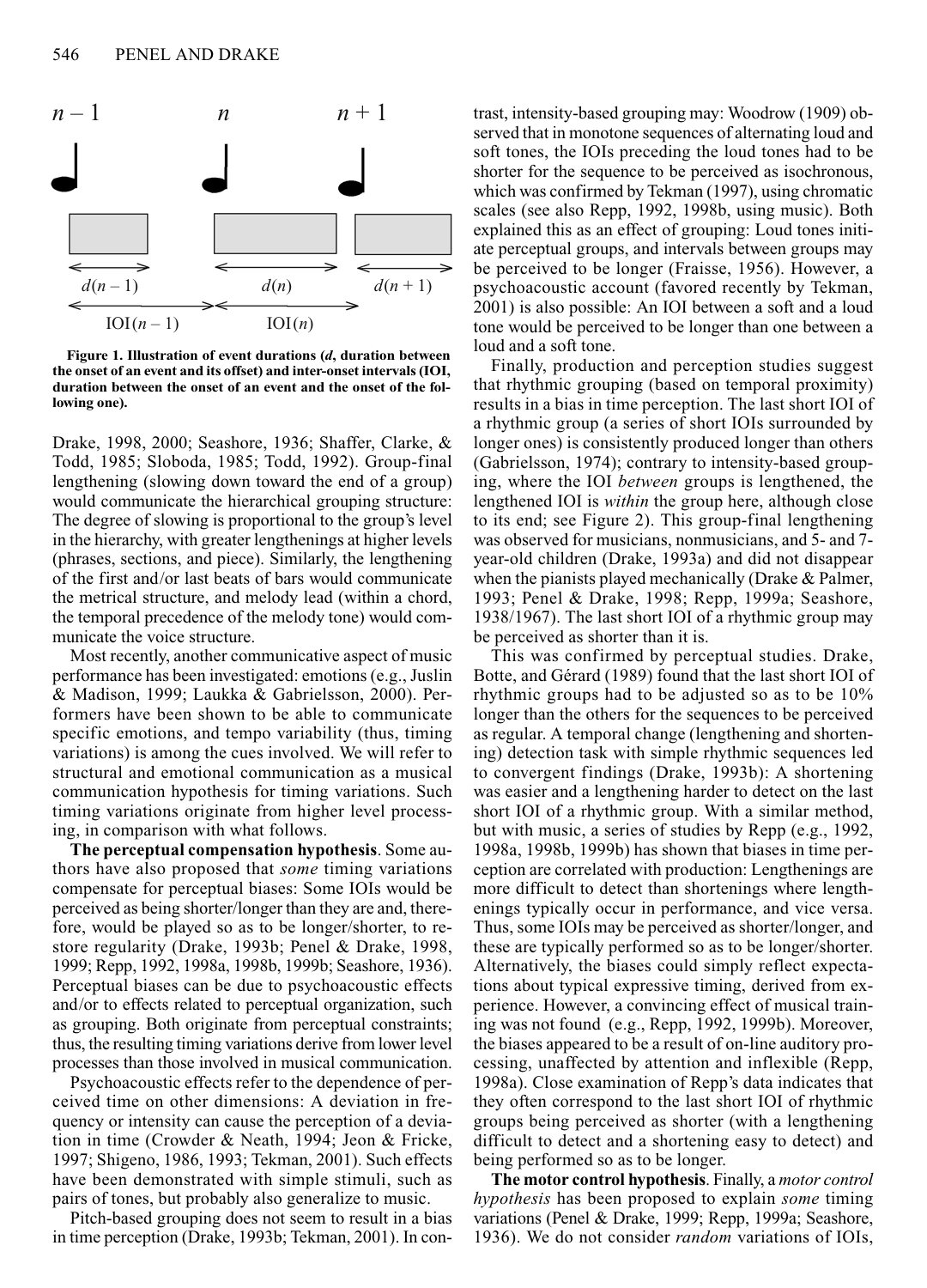

**Figure 2. Schema of the rhythmic grouping effect.**

which are extremely small in expert performance (Yamada, 1998). The idea is that biomechanical and instrumentrelated constraints may produce *systematic* variations. As for biomechanical constraints, by asking participants to tap regularly while accentuating certain taps, Billon, Semjen, and Stelmach (1996) showed that the IOI preceding the accentuated tap was shortened, whereas the following one was lengthened, as a result of timing modulations of an internal timekeeper and of faster completion of more forceful movements. As for biomechanical and instrumentrelated constraints, on the piano, two successive notes may be distant on the keyboard and require an extended movement, which may result in a lengthening of the corresponding IOI, especially at fast tempi. The overcoming of such constraints is part of performance expertise, but at fast tempi, timing variability in the even playing of scales has been found to be systematic and related to fingering patterns (MacKenzie & Van Eerd, 1990).

With music, Repp (1999a) also found some evidence of an influence of the physical interaction with the instrument. Pianists played in a musical and in a mechanical way and then did so in the absence of auditory feedback and in the absence of both auditory and complex kinaesthetic feedback (they tapped on a key in synchrony with an imagined performance). Timing variations in musical and mechanical performances were not affected by the absence of auditory feedback. However, the absence of both auditory and complex kinaesthetic feedback reduced the variations produced in mechanical performances and, to a lesser degree, in expressive ones. When participants synchronized with their own mechanical performances, as opposed to their expressive ones, asynchronies between taps and events and intertap intervals showed that they did not anticipate the variations they had produced; they reacted to them. These findings suggest that timing variations produced in mechanical performances have a motor origin.

#### **The Perceptual Performance Paradigm**

We pursue here the investigation of the origin of timing variations, disentangling those variations that are due to musical communication from those due to perceptual and motor constraints. A three-step *perceptual performance* paradigm was designed (Figure 3), in which an adjustment task was added to mechanical and musical performances (Drake & Palmer, 1993; Palmer, 1989; Penel & Drake, 1998; Repp, 1999a; Seashore, 1938/ 1967). First, participants adjust perceptually the performance parameters of each event. Typically, one dimension is chosen (timing, articulation, or dynamics, with



**Figure 3. The rationale of the perceptual performance paradigm (see the text for details).**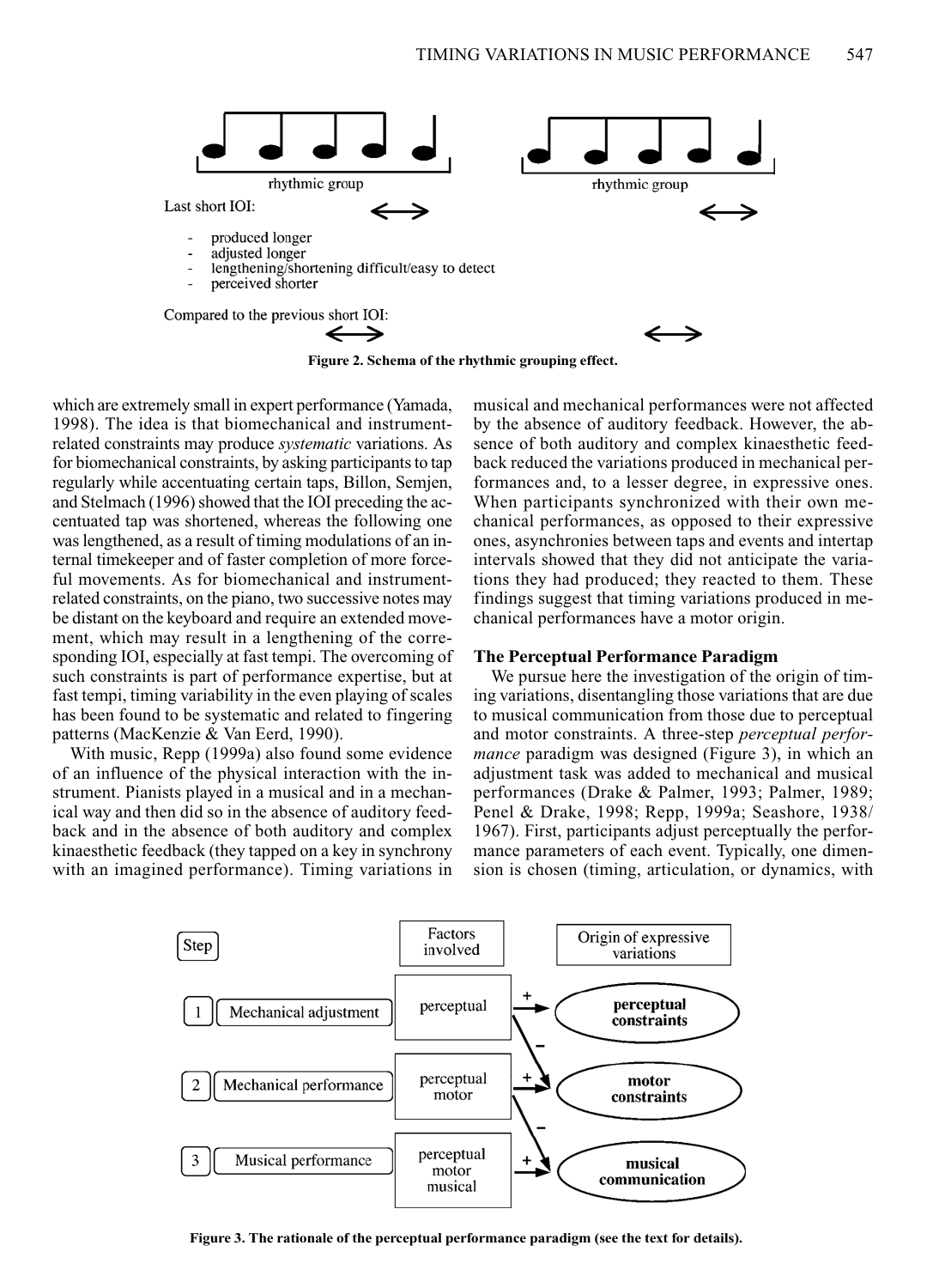the other dimensions being kept constant), and the goal is a mechanical rendition of the excerpt, with the IOI, duration, and intensity of a tone corresponding to its nominal value in the score. Second, performers play on their instrument to produce the same mechanical rendition as that in the adjustment task. Third, they play the excerpt musically.

Only perceptual factors are involved in the first task. The variations in the performance that compensate for perceptual biases are measured with the systematic deviations of the mechanical adjustments from regularity. The adjustment task provides the *point of subjective equality*, whereas perceptual biases have to be inferred when a tempo change detection method is used. In the second task, both perceptual and motor constraints are involved. The variations in performance due to motor constraints are measured by comparing the mechanical performances with the mechanical adjustments. In the third task, perceptual and motor constraints, as well as musical communication factors, are involved. The variations due to musical communication are measured by comparing the musical with the mechanical performances.

This paradigm is applied in the present article to the timing dimension. We selected three fairly slow excerpts that were easy to play without much practice: a simple melody, a Brahms melody, and the latter melody with its accompaniment (previous research has suggested that perceptual biases may exhibit complex patterns due to an accompaniment; see Repp, 1998b). Five professional pianists successively adjusted mechanically, performed mechanically, and performed musically these pieces, and the timing variations that were due to perceptual and motor constraints and to musical communication were deduced. For all the excerpts, we expected a perceptual bias to arise from rhythmic grouping, with the last short IOI of such groups adjusted so as to be longer than the others. For Excerpt 3, because the chords introduce intensity differences between successive events, in addition, we expected a perceptual bias to arise from these, with soft–loud IOIs adjusted so as to be shorter than loud–soft ones. Given the participants' expertise, we did not expect additional variations in the mechanical performances, but they remained possible in light of previous research (Repp, 1999a). We previously had found some evidence that higher levels of the hierarchical grouping structure have timing effects that are under voluntary control, as opposed to lower levels (rhythmic groups; Penel & Drake, 1998). Accordingly, the mechanical adjustments and performances were expected not to reflect the hierarchy; greater group-final lengthening at higher levels should emerge only in musical performances, in which group-final lengthening might be amplified even at the lowest levels, because of additional variations communicating the grouping structure. Indeed, previous research in which mechanical and musical performances were compared has shown essentially similar timing variations in both cases, the differences being in the degree of variation (Drake & Palmer, 1993; Palmer, 1989; Penel & Drake, 1998; Repp, 1999a; Seashore, 1938/1967). Finally, Excerpt 3 was expected to show greater variations than Excerpt 2 in musical performances, since the richer material provided by the accompaniment would invite more expression.

## **METHOD**

#### **Participants**

Five professional pianists (4 males and 1 female) took part in the experiment, with a mean age of 29 years (range from 25 to 34 years). They were piano teachers in music schools and/or accompanists and specialized in classical music.

#### **Materials**

Figure 4 shows the three excerpts. The first was a tune used in Drake and Palmer (1993), involving coinciding rhythmic, melodic, and metric accents. The second was the melody of the beginning of a Brahms Intermezzo (Opus 117, No. 1), and the third added the accompaniment to this melody. Two modifications were made to the Brahms excerpt: The last note (Excerpt 2) or chord (Excerpt 3) was lengthened to a dotted quarter-note, and the grace note preceding the second-to-last note/chord was removed. The excerpts were presented to the participants in the three tasks as displayed. Brahms's expressive slurs were kept to ensure that this would be the structure interpreted by the pianists in their musical performances (otherwise, some may have chosen a metric grouping) and to ensure that comparison would be between three task responses to identical stimuli. The pianists were familiar with the Brahms Intermezzo, but none had performed it formally before.

The tempo was 100 beats per minute for the three excerpts (i.e., a quarter-note/eighth-note lasted 600 msec in Excerpt 1/Excerpts 2 and 3, respectively). In the adjustment task, the excerpts were initially presented with random temporal irregularities.<sup>1</sup> All the tones were played with a constant intensity and with an interval of 10 msec between the offset of each event and the onset of the following one. This articulation was motivated by MIDI limitations (see the Apparatus section); the result sounded legato. No pedal was used.

#### **Apparatus**

The adjustment task was run on a Macintosh Quadra 650. The excerpts were played at a comfortable level over loudspeakers under control of a MAX program, making use of a Sample Cell card with a grand piano sound. The participants' adjustments were recorded by the program.

Because MIDI commands are transmitted serially and take up to 1 msec, problems of temporal precision may occur when several commands are specified at the same time. In Excerpt 3, up to 12 commands may coincide: From a chord of six tones to the following chord of six tones, there are six offsets and six onsets to be specified if legato is intended. This could result in a delay of 12 msec in the onset of a tone. The solution adopted was (1) to specify all the offsets as occurring 10 msec before the following onsets and, (2) in the chords in Excerpt 3, to send the onset command of the melody tone first and then the other onset commands in order of decreasing pitch (see Repp, 1999b).

Mechanical and musical performances were recorded on an upright Yamaha Disklavier, monitored by the Macintosh Quadra 650 with the sequencer Studiovision (the only software running at the time of recording). They were analyzed using POCO (Honing, 1990).

#### **Procedure**

The participants were tested separately in a quiet room. They did not practice the pieces before the experiment. They began with the adjustment task, being presented successively with Excerpts 1, 2, and 3. For each excerpt, they saw the score in Figure 4, featuring a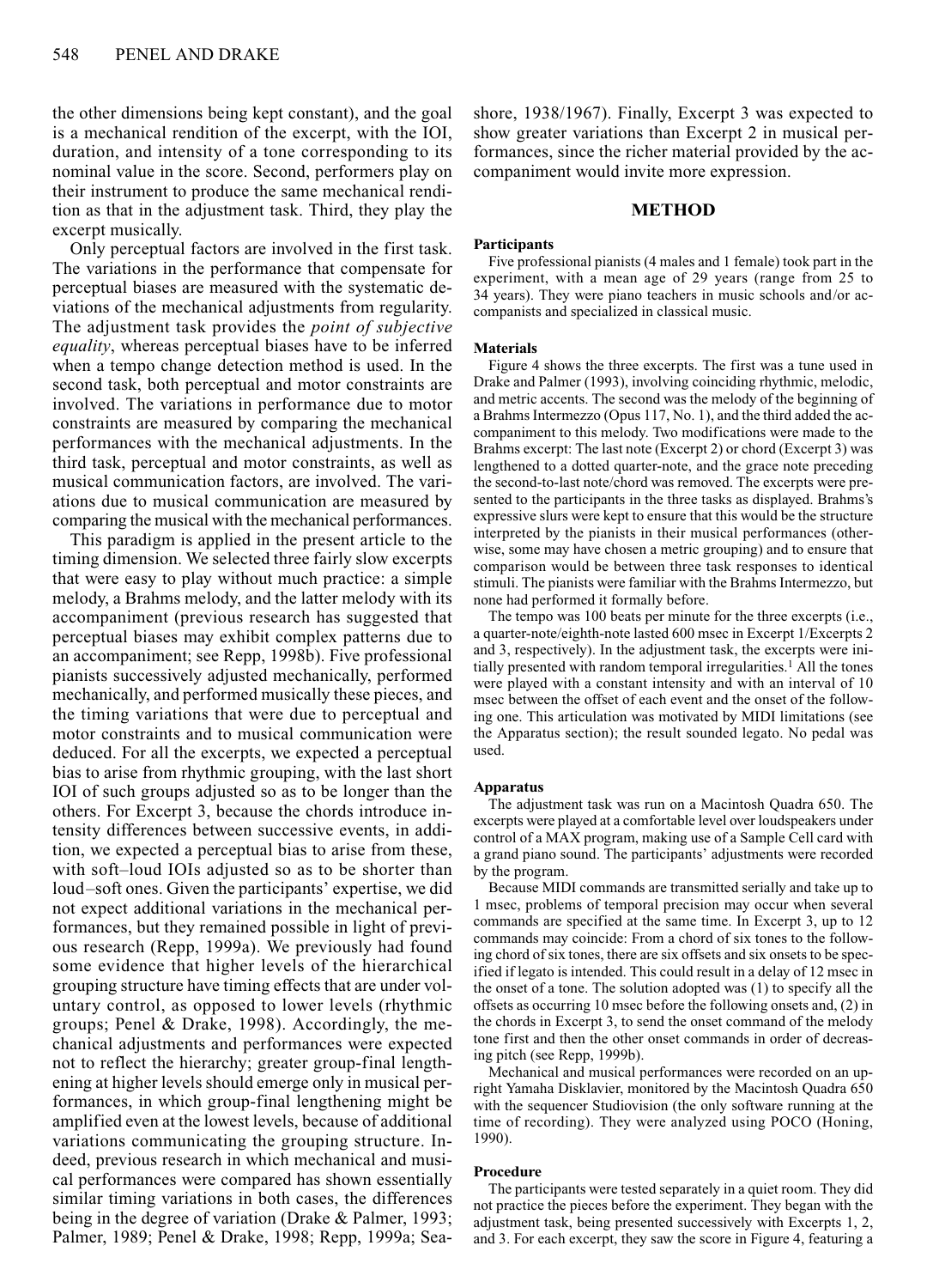

**Figure 4. The three excerpts used: a simple melody (Excerpt 1; from Drake & Palmer, 1993), the melody of the beginning of a Brahms Intermezzo (Excerpt 2; Opus 117, No. 1), and the same melody with its accompaniment (Excerpt 3).**

number for each IOI. On the computer screen, each number appeared above two squares: one labeled " +," and the other "-" (Figure 5). By clicking on a  $+/-$  square, the corresponding IOI was incremented/decremented by 10 msec (the participants were not informed of this step size). They could listen to the result or stop it by clicking on Play or Stop. We asked them to respect the tempo indicated by a metronome (a 100-msec-long C3, played every 600 msec), to which they could refer between adjustments. The instruction was to adjust the IOIs to obtain perfectly mechanical renditions of the excerpts, with IOIs having their nominal values according to the score and the metronome.

After the adjustment task (about 1 h), the pianists performed the excerpts on the Disklavier, first mechanically, to produce renditions of the excerpts as regular as those in the perceptual task, and then musically—that is, with all expression that seemed appropriate. In both cases, they were asked to play at the same tempo as in the adjustment task (they could listen to the metronome again) and to take all the time they needed to practice before the recordings.2

Note that contrary to the adjustment task, in which timing was the only varying dimension, the pianists could also vary articulation, chord asynchronies, and dynamics (and use the pedals) on the piano. Although they were totally free when playing musically, when playing mechanically, they were asked to maintain other dimensions constant as well and not to use the pedals.

# **RESULTS**

## **Mechanical Adjustment**

Figures 6, 7, and 8 present the average (A) and individual (B) mechanical adjustment timing profiles for the three excerpts. The relative timing variation of each event (the ratio of the adjusted IOI to its nominal value according to the score/tempo) is plotted against its metrical position. If there was no perceptual bias, the points would all fall along a horizontal line (at 1 if the prescribed tempo was followed perfectly). This was not the case, and the results will be examined separately for each excerpt. We expected a perceptual bias to arise from rhythmic grouping, with the last short IOI of rhythmic groups adjusted to be longer than the others. We systematically compared it with the preceding short IOI. This group-final lengthening was expected not to reflect the hierarchy. In addition, for Excerpt 3, we expected a perceptual bias to arise from the intensity differences introduced by the chords, with soft–loud IOIs adjusted to be shorter than loud–soft IOIs.

**Excerpt 1**. On average, the last short IOI of each rhythmic group was adjusted so as to be longer than the preceding one (filled circles and bold solid lines in Figure 6A; mean difference of 8.4%—i.e., 25 msec). This was observed for all the participants (Figure 6B). An analysis



**Figure 5. Schema of the computer screen and the score the participants used in the mechanical adjustment task.**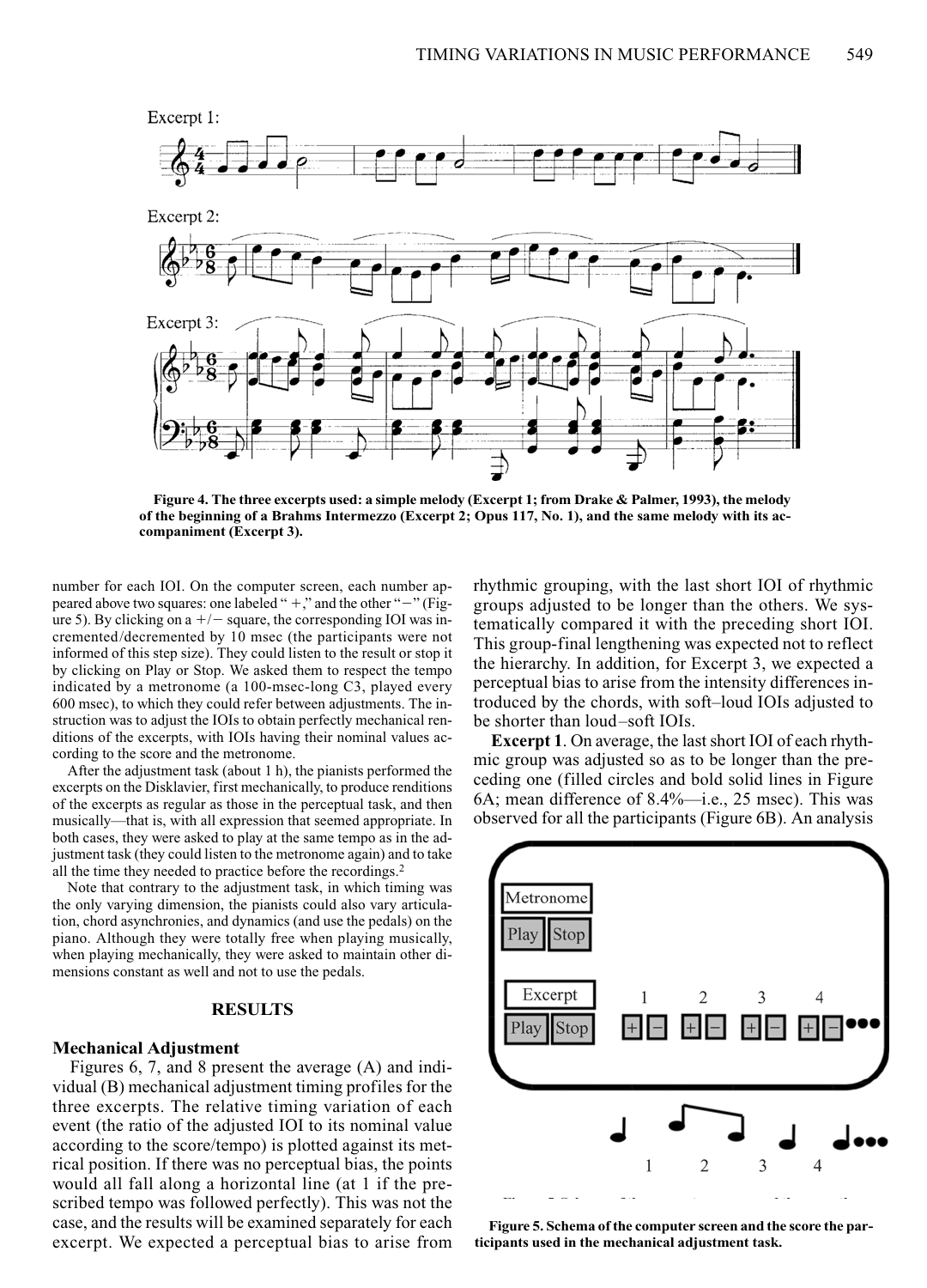of variance (ANOVA) for the relative timing variations, with rhythmic group (5) and position of the IOI in the group (second to last and last short IOI) as factors, confirmed an effect of position  $[F(1,4) = 20.4, p < .02]$  and revealed no effect of group and no interaction. As was predicted, the last short IOI of each rhythmic group was adjusted so as to be longer than the preceding one in the same way for each rhythmic group—that is, independently of the hierarchy.

**Excerpt 2**. As is highlighted in Figure 7, this excerpt presents two levels of rhythmic groups: sixteenth-note and eighth-note rhythmic groups. On average, the last short IOI of each sixteenth-note rhythmic group was adjusted so as to be longer than the preceding IOI (filled circles and bold solid lines in Figure 7A; mean difference of 8.0%—i.e., 24 msec), but such a consistent pattern was not observed for eighth-note groups (empty circles and solid lines). These features were also observed at the individual level (Figure 7B) and were confirmed statistically. An ANOVA with sixteenth-note rhythmic group (3) and position of the IOI in the group (2) as factors revealed only an effect of position  $[F(1,4) = 9.08]$ ,



**Figure 6. Average mechanically adjusted timing profile of Excerpt 1 (A) and individual data (B).**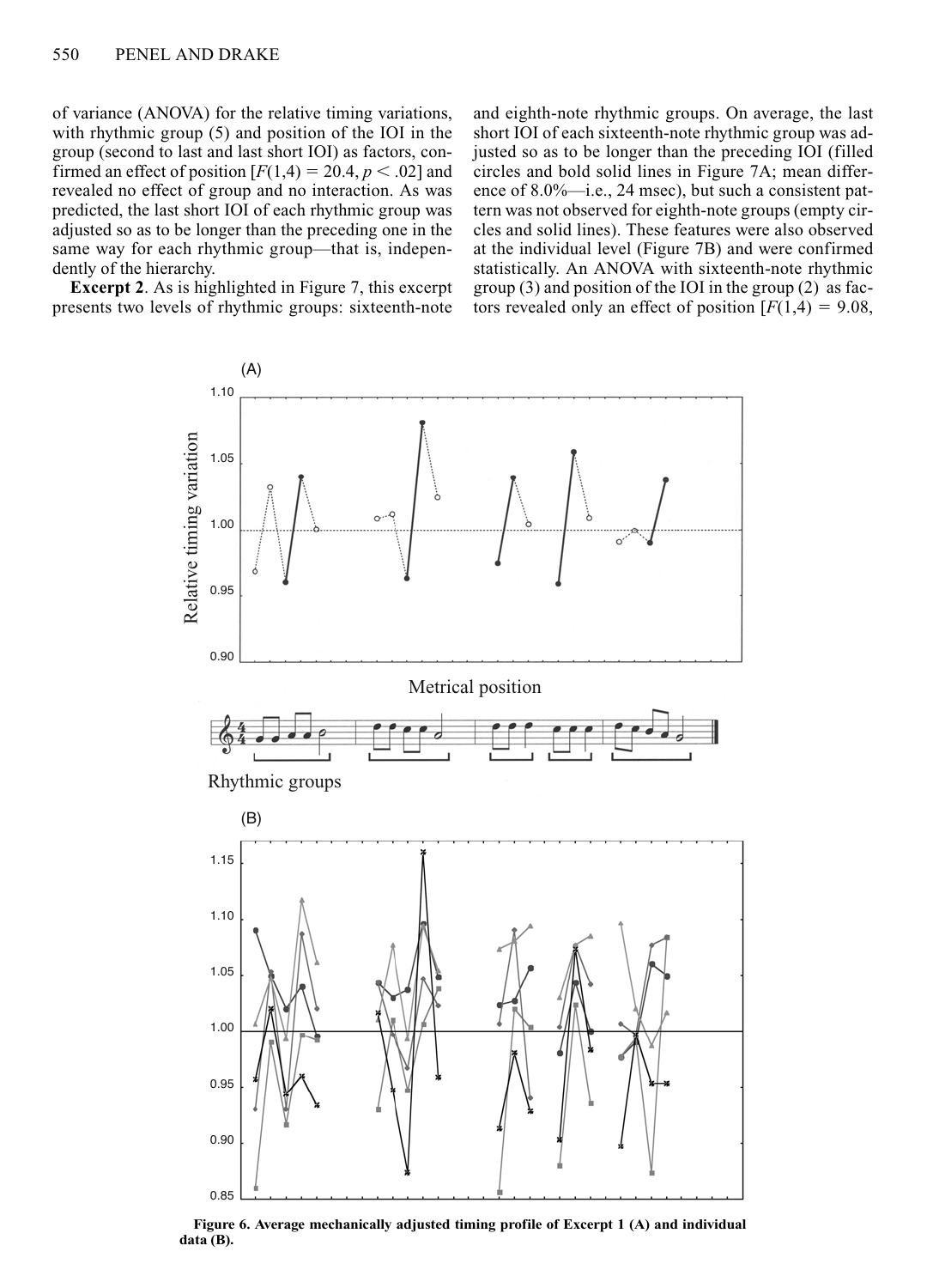

**Figure 7. Average mechanically adjusted timing profile of Excerpt 2 (A) and individual data (B).**

 $p < .04$ . In contrast, the ANOVA for eighth-note rhythmic groups revealed no effect of position. Thus, our predictions were borne out for sixteenth-note rhythmic groups, but not for eighth-note ones: Independently of the hierarchy, the last short IOI of the former was adjusted so as to be longer than the preceding IOI.

**Excerpt 3**. In addition to the two levels of rhythmic groups, this excerpt exhibits intensity differences between successive events, due to the accompaniment. Some events consist of just one tone, whereas others are chords of between four and six tones (with the exception of the very first event, which comprises two tones). This results in the intensity-based groups indicated in Figure 8. So, in addition to the perceptual bias due to rhythmic grouping (which, according to the results obtained with Excerpt 2, occurs for the sixteenth-note, but not for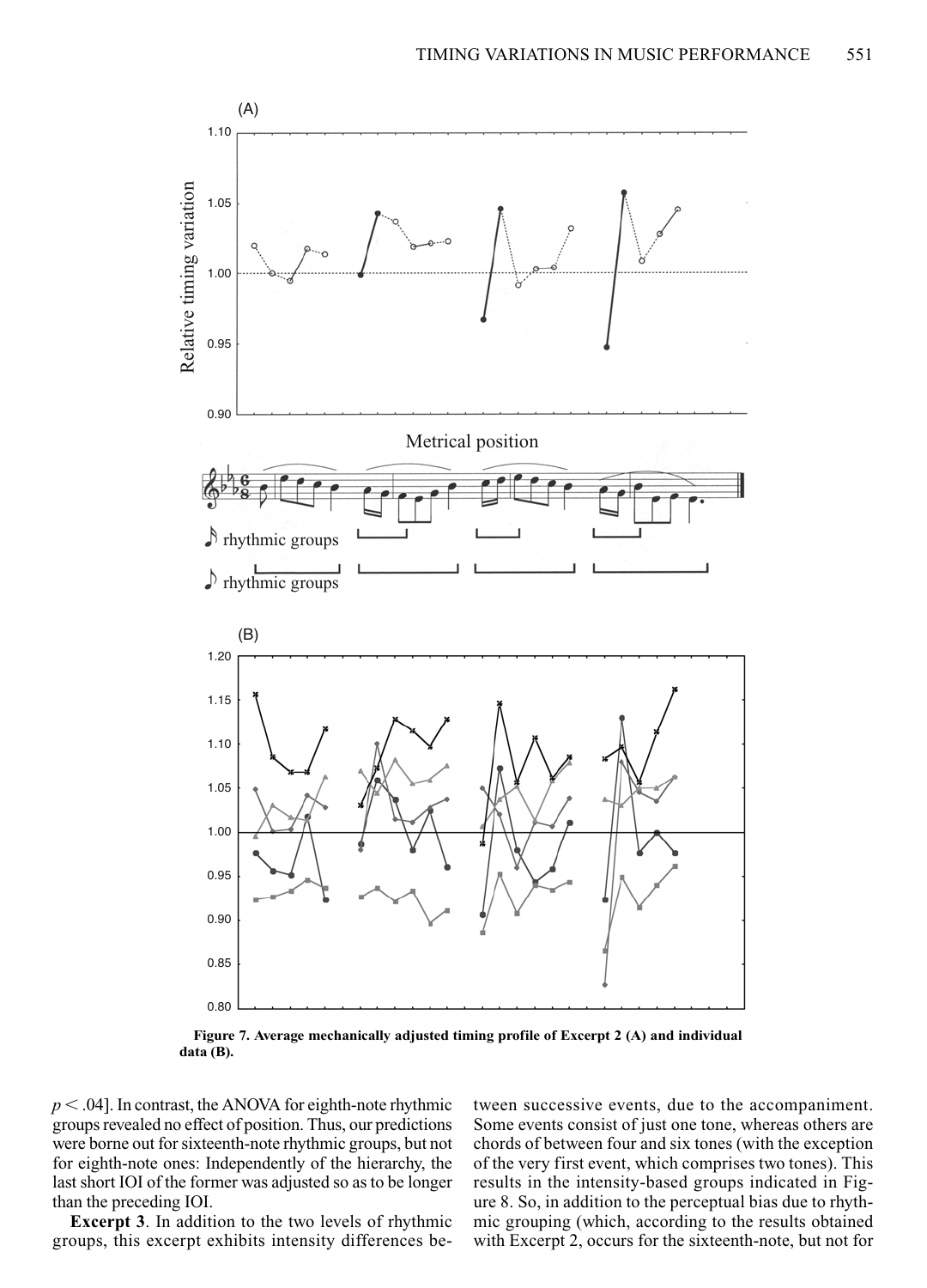the eighth-note, groups), we would expect a bias to arise from these intensity differences, with soft–loud IOIs adjusted to be shorter than loud–soft ones, whether the origin of the bias is grouping per se or psychoacoustic (see the introduction). Note that for the intensity-based groups marked by 0, the effects of the two perceptual biases go in opposite directions: The IOI initiated by the single tone should be adjusted to be longer than that initiated by the previous chord because it is the last short IOI of sixteenthnote rhythmic groups, but it should be adjusted to be shorter because it corresponds to a soft–loud IOI versus a loud–soft one. These effects may thus cancel each other. However, in the four other instances, the effect of the intensity differences should be uncontaminated by rhythmic grouping effects.

In this case, the soft–loud IOIs were indeed adjusted to be shorter than the previous loud–soft ones on average (filled circles and bold solid lines in Figure 8A; mean difference of 7.1%—i.e., 43 msec). This was also observed at the individual level (Figure 8B) and was confirmed by an ANOVA with IOI pair (4) and type of IOI (loud–soft and soft–loud) as factors, which revealed an effect of type of IOI  $[F(1,4) = 200.25, p < .0001]$ , with no effect of IOI pair and no interaction.

For intensity-based groups marked by 0, for which rhythmic grouping effects conflict with intensity difference effects, no general pattern emerged, as is shown by the average (empty circles and solid lines in Figure 8A) and the individual data (Figure 8B) and as was confirmed by an ANOVA with IOI pair (3) and type of IOI (2) as factors, which revealed no effect of type of IOI. This suggests that the two perceptual biases that we anticipated occurred: one related to sixteenth-note rhythmic grouping and one related to intensity differences.

## **Mechanical Performance**

After the adjustment task, the pianists performed the excerpts on the Disklavier mechanically. Any difference between the mechanically performed profiles and the mechanically adjusted ones will reveal variations due to motor constraints. Given the participants' expertise, we did not expect any, but as was stated before, previous research had suggested that they were possible. As mechanical adjustments, mechanical performances were expected not to reflect the hierarchy. Figures 9A–9C present the average mechanically adjusted and performed profiles, and Figures 9D–9F individual mechanical performances.

**Excerpt 1**. Figure 9A shows an average mechanically performed profile similar to the mechanically adjusted one ( $r = .78$ ,  $p < .001$ ). In particular, the same variation was observed here: The last short IOI of rhythmic groups was performed so as to be longer than the preceding one. This was true at the individual level (Figure 9D) and was confirmed by an ANOVA with task (2), rhythmic group (5), and position of the IOI (2) as factors, which revealed only an effect of position  $[F(1,4) = 32.6, p < .01]$ . An analysis restricted to the mechanical performances also showed an effect of position only  $[F(1,4) = 49.8, p <$ .01]. As was predicted, there were no additional variations due to motor constraints, and the variations did not reflect the hierarchy.

**Excerpt 2**. With this excerpt, too, the average mechanically performed profile was similar to the mechanically adjusted one  $(r = .78, p < .001$ ; see Figure 9B). The same variation was observed: The last short IOI of a sixteenth-note rhythmic group was performed so as to be longer than the preceding one. This was true at the individual level (Figure 9E), and an ANOVA with task, rhythmic group, and position of the IOI as factors revealed only an effect of position  $[F(1,4) = 84.7, p <$ .001], as did an analysis restricted to the mechanical performances  $[F(1,4) = 81.8, p < .001]$ . Here, too, this variation did not reflect the hierarchy.

In contrast with the mechanical adjustments, however, the lengthening of the last short IOI of eighth-note rhythmic groups, in comparison with the preceding one, was observed here, in the average and in some of the individual data, although the effect was small (1.4%—i.e., 8 msec). An ANOVA with rhythmic group and position of the IOI as factors showed that the effects of position and of group reached significance  $[F(1,4) = 10.2, p < .04,$ and  $F(3,12) = 5.15$ ,  $p < .02$ , respectively]. Thus, motor constraints did produce some small variations, corresponding to the lengthening of the last short IOI of eighth-note rhythmic groups, but this variation did not reflect the hierarchy.

**Excerpt 3**. Here, the average mechanically performed profile was quite different from the mechanically adjusted one  $(r = .15, p < .6$ ; see Figure 9C). However, it was very similar to the mechanically performed profile of Excerpt 2 ( $r = .83$ ,  $p < .001$ ). It exhibited the same variation as the one observed in the mechanical adjustment and performance of Excerpt 2: The last short IOI of sixteenth-note rhythmic groups was performed so as to be longer than the preceding one. This was observed at the individual level (Figure 9F) and was confirmed by an ANOVA with excerpt, rhythmic group, and position of the IOI as factors, which revealed only an effect of position  $[F(1,4) = 53.0, p < .01]$ , as did an ANOVA restricted to the data for Excerpt 3  $[F(1,4) = 22.8, p <$ .01]. So, the lengthening did not reflect the hierarchy. Either this corresponded to variations due to motor constraints that were exactly opposite to the ones compensating for the intensity differences perceptual bias, or more probably, this bias disappeared. We will return to this in the Discussion section.

As for Excerpt 2, the lengthening of the last short IOI of eighth-note rhythmic groups was observed both in the average and the individual data (5.1%—i.e., 30 msec) and was confirmed by an ANOVA with group and position of the IOI as factors, which revealed only an effect of position  $[F(1,4) = 232.7, p < .001]$ . This again suggests variations due to motor constraints, involving a lengthening of the last short IOI of eighth-note rhythmic groups independently of the excerpt's hierarchy.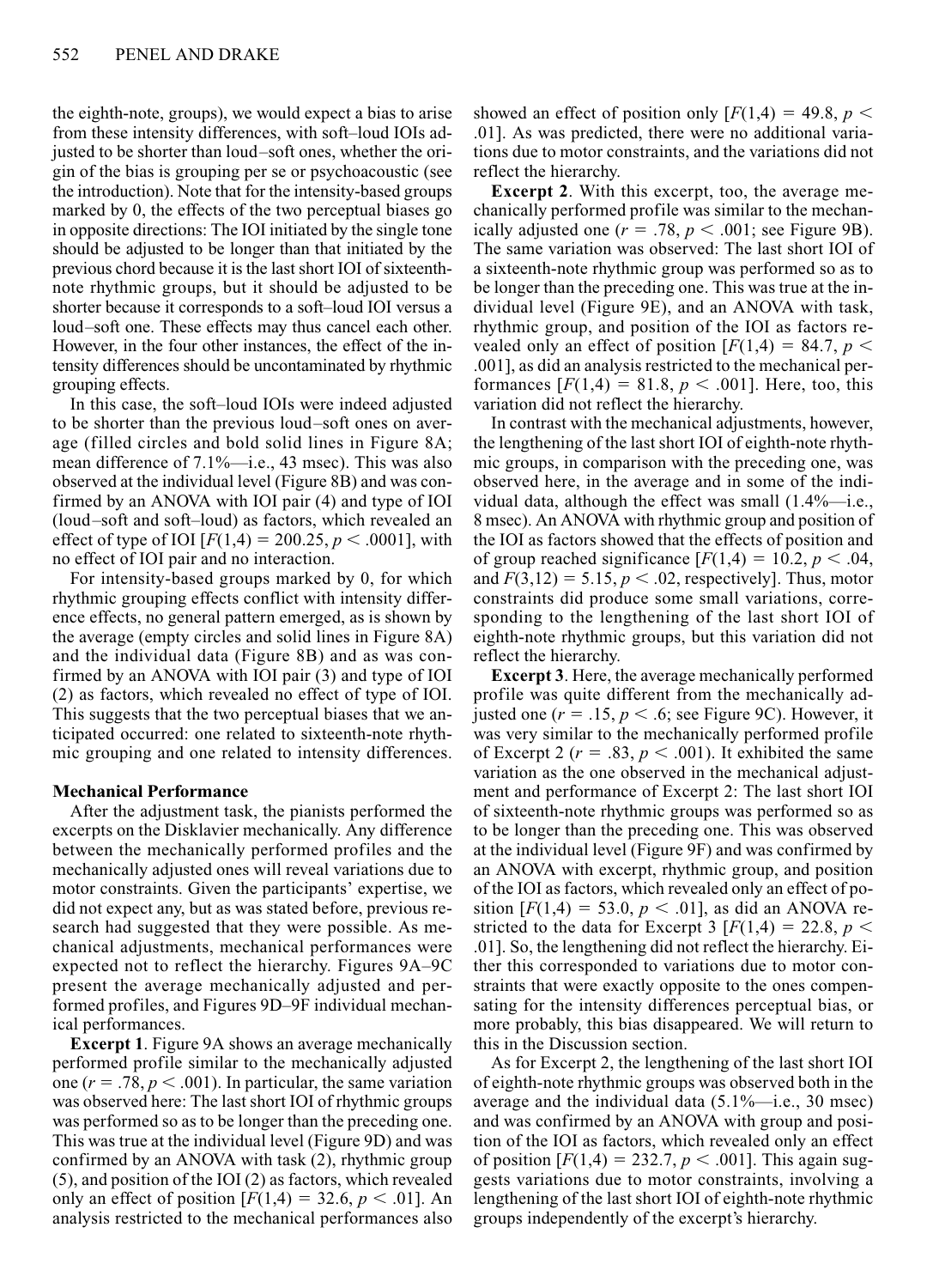

**Figure 8. Average mechanically adjusted timing profile of Excerpt 3 (A) and individual data (B).**

# **Musical Performance**

Finally, the excerpts were performed musically. The comparison of the musically and the mechanically performed profiles should reveal variations involved in musical communication. We expected greater group-final lengthening, reflecting the hierarchy, due to the communication of the hierarchical grouping structure, and greater variations in Excerpt 3 than in Excerpt 2, due to the enrichment provided by the accompaniment. Figures 10A– 10C present the average mechanically and musically per-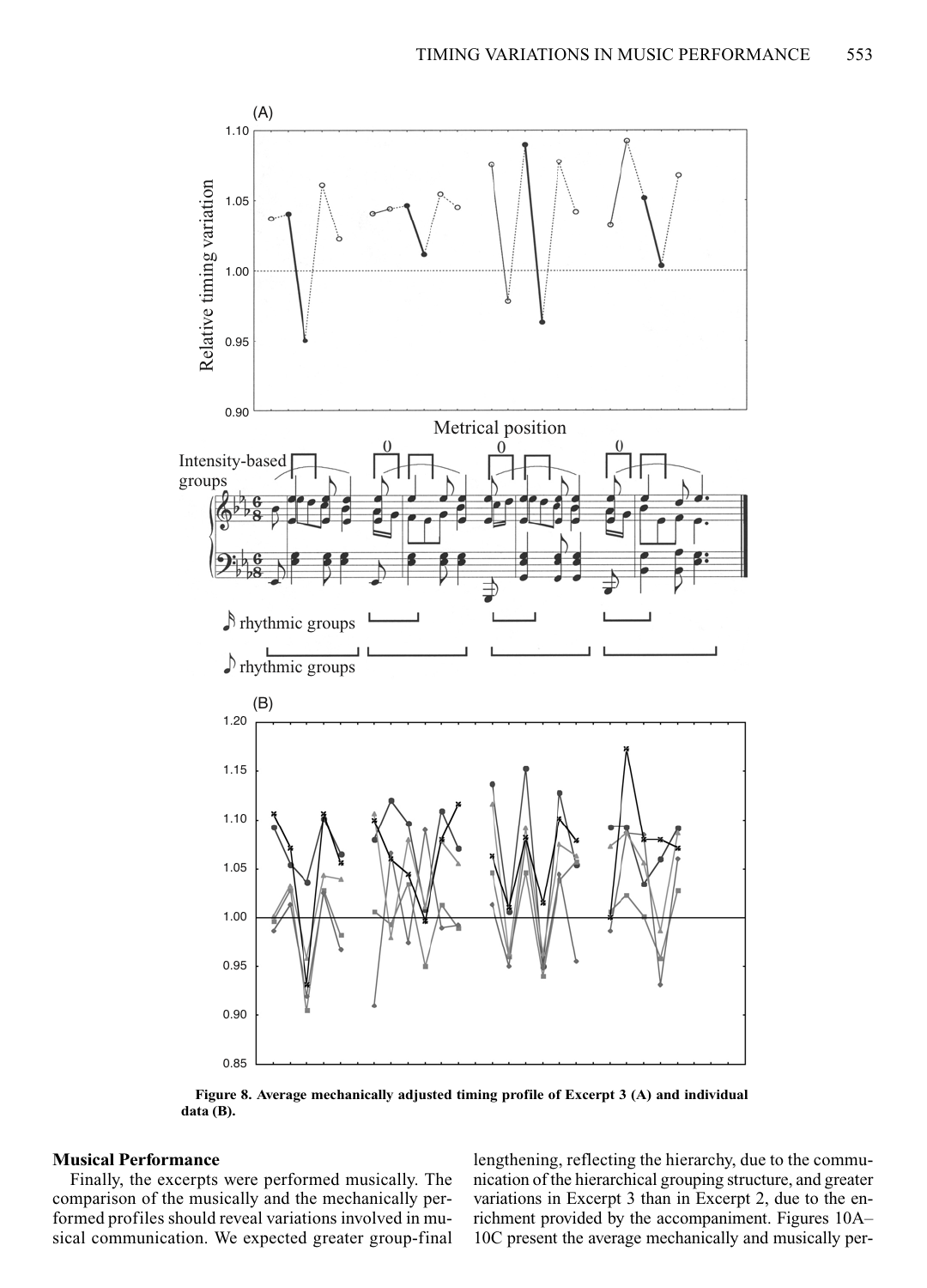

**Figure 9. Average mechanically adjusted and mechanically performed timing profiles for Excerpts 1(A), 2(B), and 3(C) and individual mechanically performed profiles for Excerpts 1(D), 2(E), and 3(F).**

formed profiles, and Figures 10D–10F present individual musical performances.

**Excerpt 1**. The average musically performed profile was similar to the mechanically performed one  $(r = .80, )$  $p < .001$ ; see Figure 10A). In particular, the variation described above was still observed (also at the individual level; see Figure 10D), apparently with a greater amplitude than in mechanical performances for some rhythmic groups. An ANOVA with task, group, and position of the IOI as factors showed effects of group and position  $[F(4,16) = 5.81, p < .01,$  and  $F(1,4) = 22.4, p < .01,$  respectively] and an interaction between the two  $F(4,16) =$ 3.12,  $p < .05$ ]. The interaction between task and position was not significant. But taking groups as a random vari-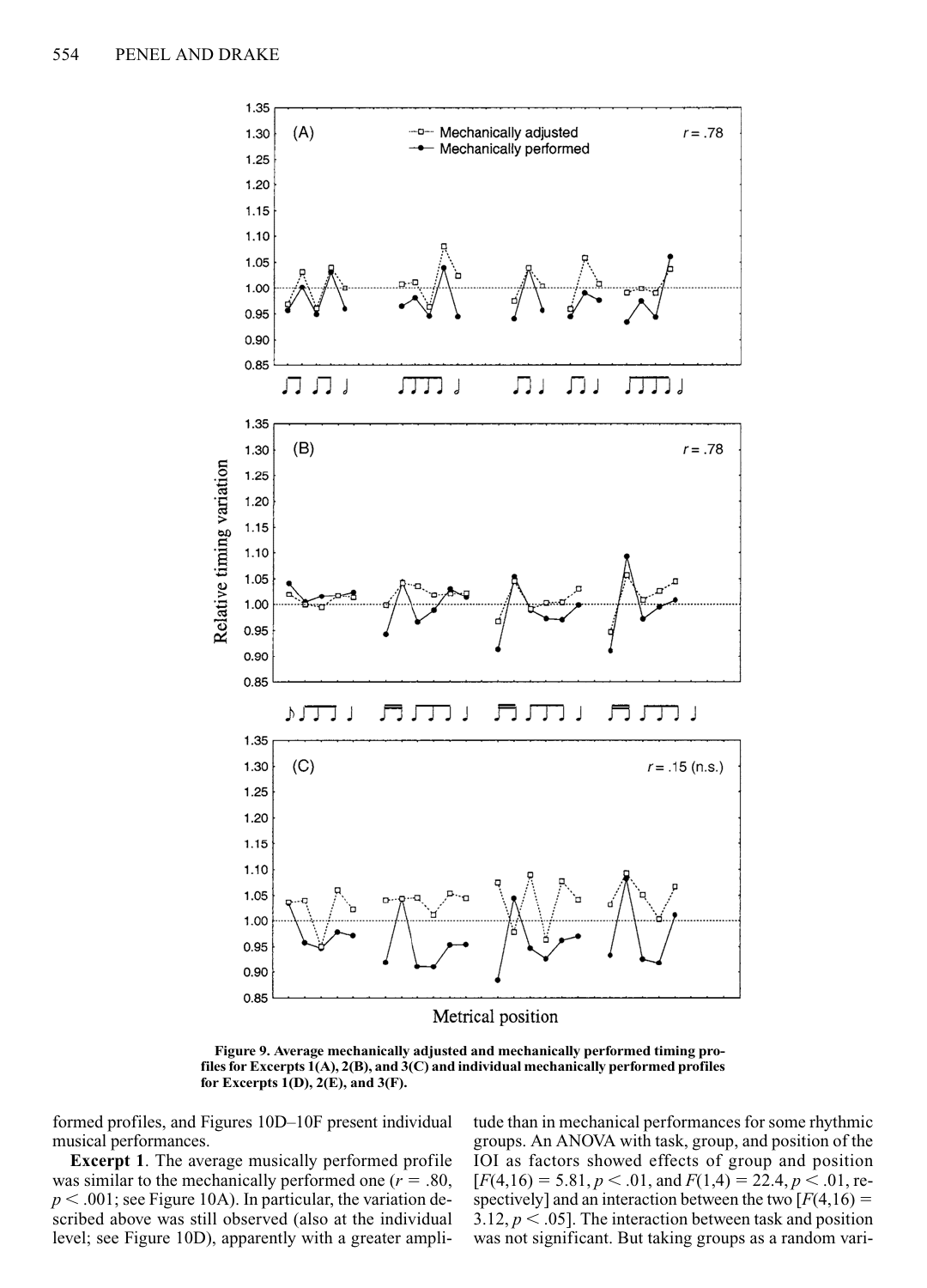

able and restricting the protocol to Groups 1, 2, and 5 (see Figure 11), it reached significance  $[F(1,14) = 6.40, p <$ .03]. Thus, group-final lengthening was greater in musical performances, in relation to the hierarchy proposed in Figure 11 (Level 2).

An analysis restricted to the musical performances confirmed an effect of position  $[F(1,4) = 12.4, p < .03]$  and also showed an effect of group  $[F(4,16) = 4.00, p < .02]$ and an interaction  $[F(4,16) = 3.01, p < .05]$ , which was not observed in the previous tasks. We could not specify it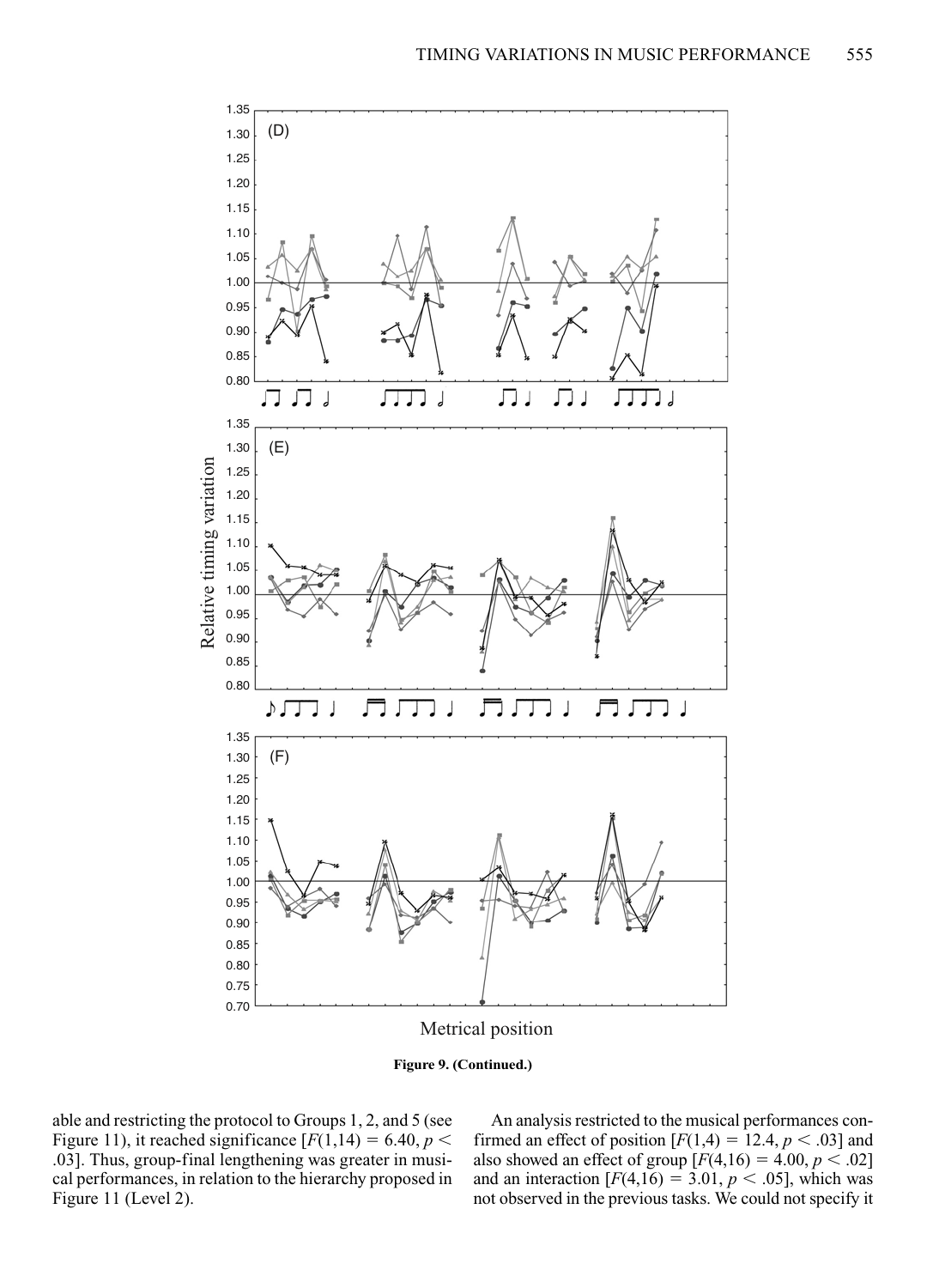

**Figure 10. Average mechanically and musically performed timing profiles for Excerpts 1(A), 2(B), and 3(C) and individual musically performed profiles for Excerpts 1(D), 2(E), and 3(F).**

with planned comparisons, but the average values suggest that the lengthening was greater for Groups 1, 2, and 5 than for Groups 3 and 4 (Level 2 in Figure 11).

Thus, as was predicted, greater group-final lengthening was observed in musical performances, and it reflected the hierarchy.

**Excerpt 2**. Here also, the musically and mechanically performed profiles were similar ( $r = .60$ ,  $p < .01$ ; see Figure 10B), with the same variations as those described above for sixteenth- and eighth-note rhythmic groups, which were also observed at the individual level (Figure 10E).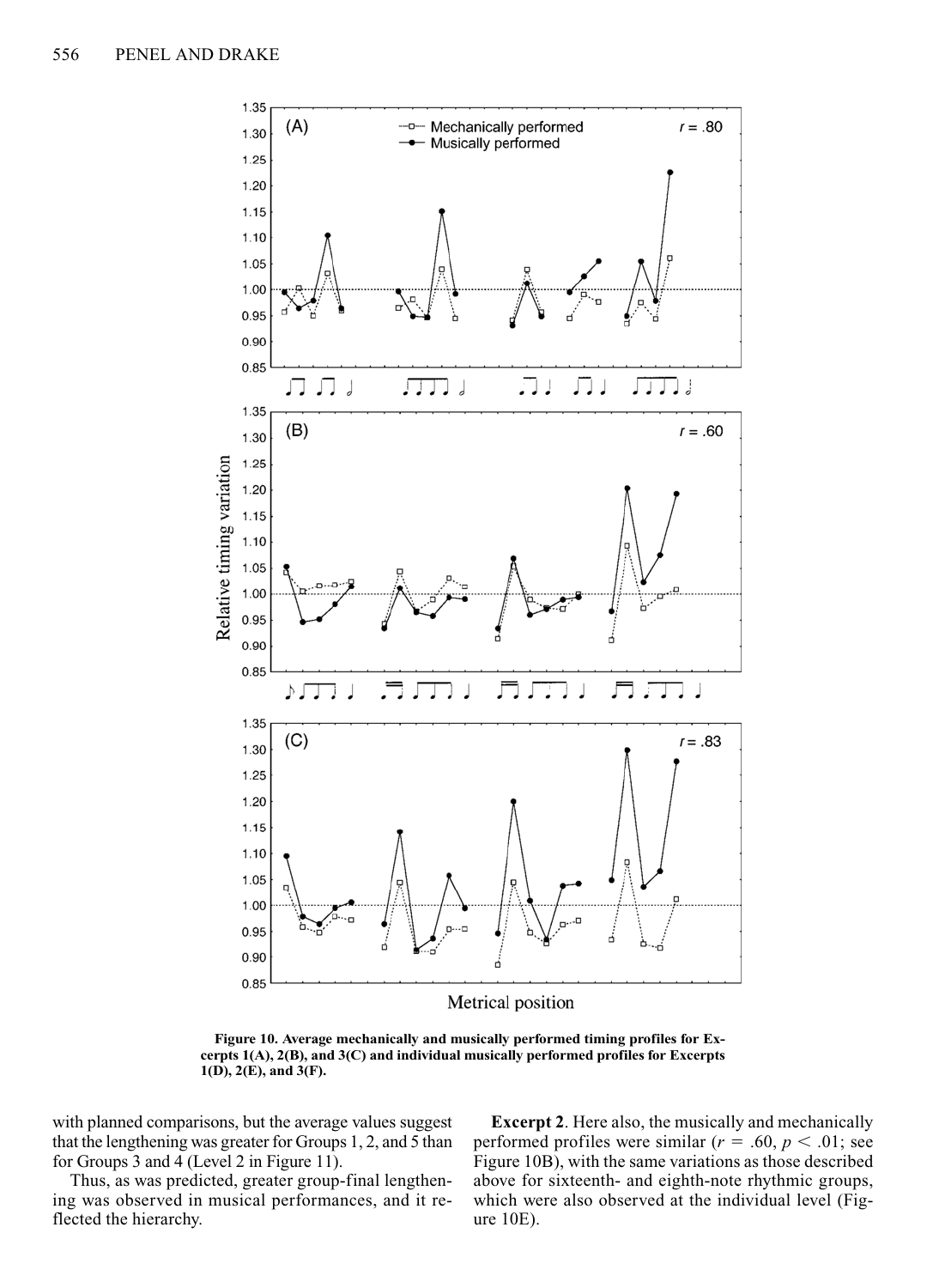



We first analyzed variations related to sixteenth-note groups. An ANOVA with task, group, and position of the IOI as factors revealed effects of group and position  $[F(2,8) = 5.35, p < .04,$  and  $F(1,4) = 70.7, p < .01,$  respectively] and an interaction between the two  $F(2,8) =$ 7.37,  $p < .02$ ], but the interaction between task and position was not significant. This lengthening was not amplified in musical performances. An analysis restricted to musical performances confirmed an effect of position  $[F(1,4) = 41.6, p < .01]$  and showed an interaction between group and position  $[F(2,8) = 6.32, p < .03]$ , which was not observed in the previous tasks. Planned comparisons revealed that the lengthening was greatest for the third group in relation to the first and second  $[F(1,4) =$ 10.8,  $p < .03$ ] and lowest for the first group in relation to the second and third  $[F(1,4) = 12.9, p < .03]$ . Thus, it in-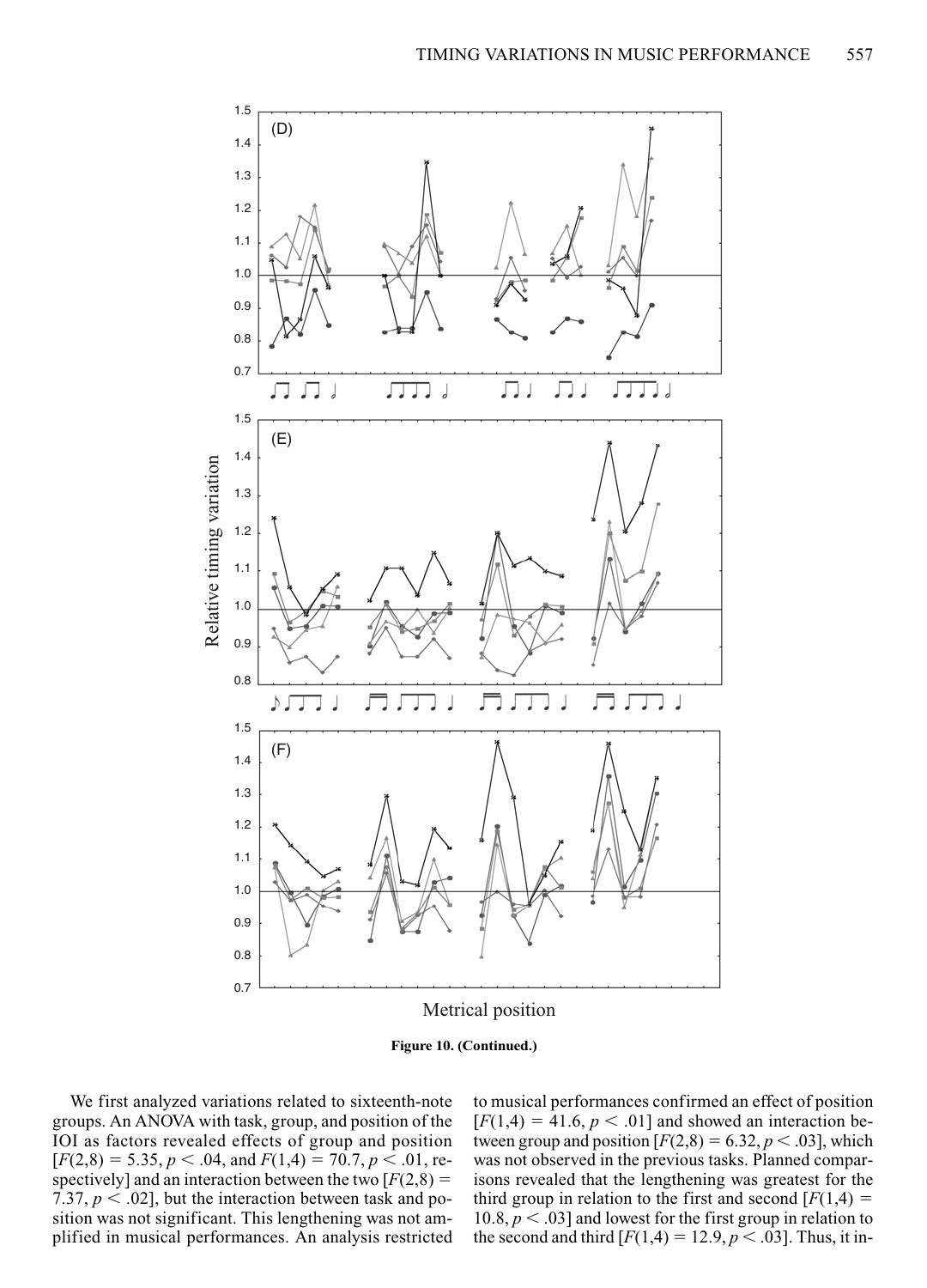

**Figure 11. Hypothetical interpretation of the Excerpt 1 hierarchical grouping structure by the performers, according to their musical performances.**

creased toward the end of the musical phrase and reflected the hierarchy.

In analyzing variations related to eighth-note rhythmic groups, an ANOVA with task, group, and position of the IOI as factors revealed effects of group and position  $[F(3,12) = 15.3, p < .001, \text{ and } F(1,4) = 25.6, p < .01,$ respectively], an interaction between task and group  $[F(3,12) = 10.9, p < .001]$ , and a triple interaction  $[F(3,12) = 3.66, p < .05]$ . The interaction between task and position was not significant, and this lengthening was not amplified in musical performances either. An analysis restricted to musical performances confirmed an effect of position  $[F(1,4) = 9.91, p < .04]$  and revealed an effect of group  $[F(3,12) = 14.0, p < .001]$  and an interaction  $[F(3,12) = 3.99, p < .04]$ . This interaction was not observed in mechanical performances. Planned comparisons showed that it was due to a greater effect for the last group than for the three other groups  $[F(1,4) = 11.8, p < .03]$ , which corresponds to phrasefinal lengthening.

Thus, for both sixteenth- and eighth-note rhythmic groups, greater group-final lengthening was not observed in musical performances, but it was dependent on the excerpt's hierarchy.

**Excerpt 3**. Once again, the musically and mechanically performed profiles were similar  $(r = .83, p < .001;$ see Figure 10C), with the same variations as those described above for sixteenth- and eighth-note rhythmic groups, which were also observed at the individual level (Figure 10F).

In analyzing variations related to sixteenth-note rhythmic groups, an ANOVA with task, group, and position of the IOI as factors revealed effects of task, group, and position  $[F(1,4) = 9.87, p < .04; F(4,16) = 5.81, p < .01;$ and  $F(1,4) = 22.4$ ,  $p < .01$  respectively] and an interaction between task and position  $[F(1,4) = 18.5, p <$ .02]. This lengthening was greater in musical performances. An analysis restricted to musical performances showed an effect of group  $[F(2,8) = 7.49, p < .02]$  and confirmed an effect of position  $[F(1,4) = 45.2, p < .01]$ , but the interaction was not significant. Thus, this lengthening did not reflect the excerpt's hierarchy.

We predicted that this lengthening would be greater in Excerpt 3 than in Excerpt 2. An ANOVA with excerpt, group, and position of the IOI as factors revealed effects of excerpt, group, and position  $[F(1,4) = 33.4, p < .01;$  $F(2,8) = 10.5, p < .01$ ; and  $F(1,4) = 44.6, p < .01$ , respectively], with interactions between group and position  $[F(2,8) = 5.9, p < .03]$  and between excerpt and position  $[F(1,4) = 34.6, p < .01]$ . Variations related to sixteenthnote rhythmic groups were greater in Excerpt 3.

In analyzing variations related to eighth-note rhythmic groups, an ANOVA with task, group, and position of the IOI as factors revealed effects of task, group, and position  $[F(1,4) = 15.3, p < .02; F(3,12) = 16.1, p < .001;$ and  $F(1,4) = 84.6$ ,  $p < .001$ , respectively] and interactions between task and group, group and position, and task and position  $[F(3,12) = 10.5, p < .01; F(3,12) =$ 13.7,  $p < .001$ ; and  $F(1,4) = 8.7$ ,  $p < .05$ , respectively]. Again, a greater lengthening was observed in musical performances. An analysis restricted to musical performances confirmed an effect of position  $[F(1,4) = 33.7]$ ,  $p < .01$ ] and revealed an effect of group  $[F(3,12) = 17.1]$ ,  $p < .001$ ] and an interaction  $[F(3,12) = 11.2, p < .001]$ . Planned comparisons showed that this interaction was due to a greater lengthening for the last group than for the others  $[F(1,4) = 26.8, p < .01]$ , which again corresponds to phrase-final lengthening.

This variation was, on average, greater in Excerpt 3 than in Excerpt 2, but the effect did not reach significance. An ANOVA with excerpt, group, and position of the IOI as factors revealed only effects of group and position and an interaction between the two  $[F(3,12) =$  $49.6, p < .0001; F(1,4) = 57.0, p < .01;$  and  $[F(3,12) =$ 10.6,  $p < .01$ , respectively].

Thus, for both sixteenth- and eighth-note rhythmic groups, greater group-final lengthening was observed in musical performances. It reflected the hierarchy for eighth-note rhythmic groups, and for both types of groups it was greater than in the musical performances of Excerpt 2 (however, this reached significance only for sixteenthnote rhythmic groups).

#### **DISCUSSION**

The perceptual performance paradigm was designed to explain timing variations in music performance and to distinguish between the perceptual compensation, motor control, and musical communication hypotheses, using three tasks—mechanical adjustment, mechanical performance, and musical performance—the results of which will be discussed in turn.

### **Mechanical Adjustment**

The participants' adjustments of IOIs so that the excerpts sounded regular confirmed two anticipated perceptual biases: one due to rhythmic grouping, with the last short IOI of rhythmic groups being adjusted so as to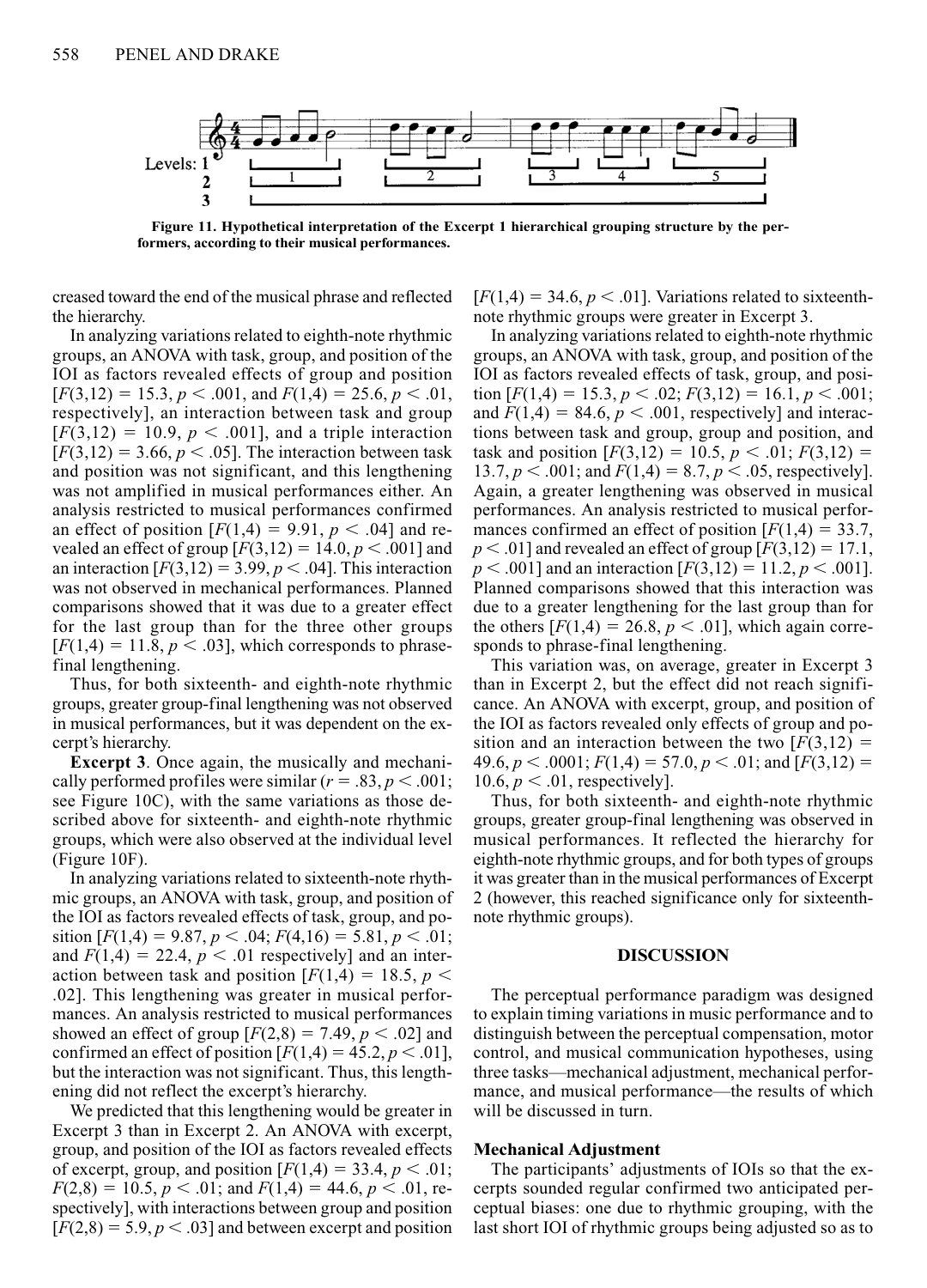be longer than the preceding one, suggesting that it was perceived to be shorter, and one due to intensity differences, with a soft–loud IOI adjusted to be shorter than a preceding loud –soft one, suggesting that it was perceived to be longer.

The rhythmic grouping effect was found with Excerpt 1 and with sixteenth-note rhythmic groups in Excerpts 2 and 3, but not with eighth-note rhythmic groups in Excerpt 2 (in Excerpt 3, an eighth-note rhythmic grouping effect would have been confounded with the intensity differences effect and, thus, was not identified). This suggests that the rhythmic grouping perceptual bias does not occur when grouping is not obligatory and that grouping is obligatory for IOIs of 300 msec (as in Excerpt 1 and as for the sixteenth-note groups in Excerpts 2 and 3), but not for IOIs of 600 msec (as for the eighthnote groups in Excerpts 2 and 3). It is indeed known that obligatory grouping decreases as IOI increases (Fraisse, 1956). Fraisse distinguished between "short" and "long time intervals," leading to the "sensation of collection" and that of "duration," respectively, and proposed 400 msec as the limit. Although grouping is possible with longer IOIs, obligatory grouping may occur for IOIs below 400 msec. The perceptual bias identified would then be a witness of the grouping process, as is the gap phenomenon (a loss of time sensitivity between groups; see Fitzgibbons, Pollatsek, & Thomas, 1974; Thorpe & Trehub, 1989). When it occurred, as was predicted, the rhythmic grouping effect was independent of the excerpts' hierarchy.

Why does obligatory grouping result in a bias in time perception? It could be an influence of processing time, with more time being needed toward the end of a perceptual/mnemonic unit to complete its analysis and prepare the storage of new material. Another explanation, stemming from a motor theory of perception, is that we perceive according to common action patterns (e.g., Viviani & Stucchi, 1992). Here, it would mean that because rhythmic groups are usually produced that way, this is how we perceive them as regular. The last short IOI would be lengthened because the production of a rhythmic group consists in a series of movements close in time, followed by a stopping, and it is probably easier to "prepare" the stopping before the last event, via slowing down. An explanation of perception by action has been advanced by Repp (e.g., 1999a, 1999b). However, it seems as plausible to us that perception influences action.

One reviewer has suggested that the effect that we attribute to rhythmic grouping is, in fact, a continuity effect: If an isochronous sequence of tones is followed immediately by a second sequence with IOIs twice as long, the last IOI of the first sequence will need to be lengthened for regularity to be perceived. It is an interesting proposal that may deserve to be investigated further. However, the reasoning should work both ways: If the slow sequence precedes the fast one, the first IOI of the second (fast) sequence will need to be lengthened too. Here, the hypothesis of a *continuity effect* can be rejected on the basis of our data. Indeed, neither was the first eighth-note of rhythmic groups systematically adjusted to be longer than the following one in Excerpt 1, nor was the first sixteenth-note/eighth-note of rhythmic groups in Excerpts 2 and 3 adjusted to be longer/shorter (eighthnote rhythmic groups are preceded by sixteenth-notes). The effect reported is, thus, most likely due to rhythmic grouping.

The perceptual bias related to intensity differences was highlighted with Excerpt 3: Soft–loud IOIs were adjusted so as to be shorter than the preceding loud–soft ones, suggesting that they were perceived to be longer. As was stated in the introduction, this bias has been explained as an effect of intensity-based grouping (Tekman, 1997; Woodrow, 1909; loud tones initiate perceptual groups, and intervals between groups would be perceived to be longer), but a psychoacoustic account is also possible (Tekman, 2001; soft–loud IOIs are perceived to be longer than loud–soft IOIs). At least in our case, we favor a psychoacoustic interpretation: The intensity-based groups are incompatible with the sixteenth-note rhythmic groups (see Figure 8). It seems unlikely that the participants changed their perception of grouping from Excerpt 2 to Excerpt 3. If they had, then *all* the soft–loud IOIs should have been adjusted so as to be shorter than the preceding loud–soft ones. This was not the case, precisely because the intensity effect was combined with an opposite effect of sixteenth-note rhythmic grouping. This shows that the participants retained the perception of grouping they had in Excerpt 2, ruling out the intensity-based grouping hypothesis in favor of a psychoacoustic effect. The precise origin of this psychoacoustic effect also awaits further investigations.

Thus, the baseline against which expressive timing variations are perceived is not the temporal regularity of the score, as has been generally explicitly or implicitly assumed before. Such a perceptual baseline can be provided by a mechanically adjusted profile.

## **Mechanical Performance**

Motor constraints were not predicted to add variations to those compensating for perceptual biases, which again were predicted not to reflect the excerpts' hierarchy. This is what we observed in Excerpt 1 and with the variations related to sixteenth-note rhythmic groups in Excerpt 2. However, in the latter, small additional variations that were independent of the excerpt's hierarchy were found in relation to eighth-note rhythmic groups.

For Excerpt 3, which featured an accompaniment in addition to the Excerpt 2 melody, the mechanical performances differed from the adjustments but were very similar to the mechanical performances of Excerpt 2. This can be interpreted in two ways. First, motor constraints produced variations that were exactly opposite to those compensating for the perceptual bias due to intensity differences. The second interpretation, which we favor, is that this bias disappeared.

Indeed, (1) variations that are due to motor constraints that are exactly opposite to those compensating for the intensity differences perceptual bias seems an improbable coincidence. (2) In addition, informal listening to the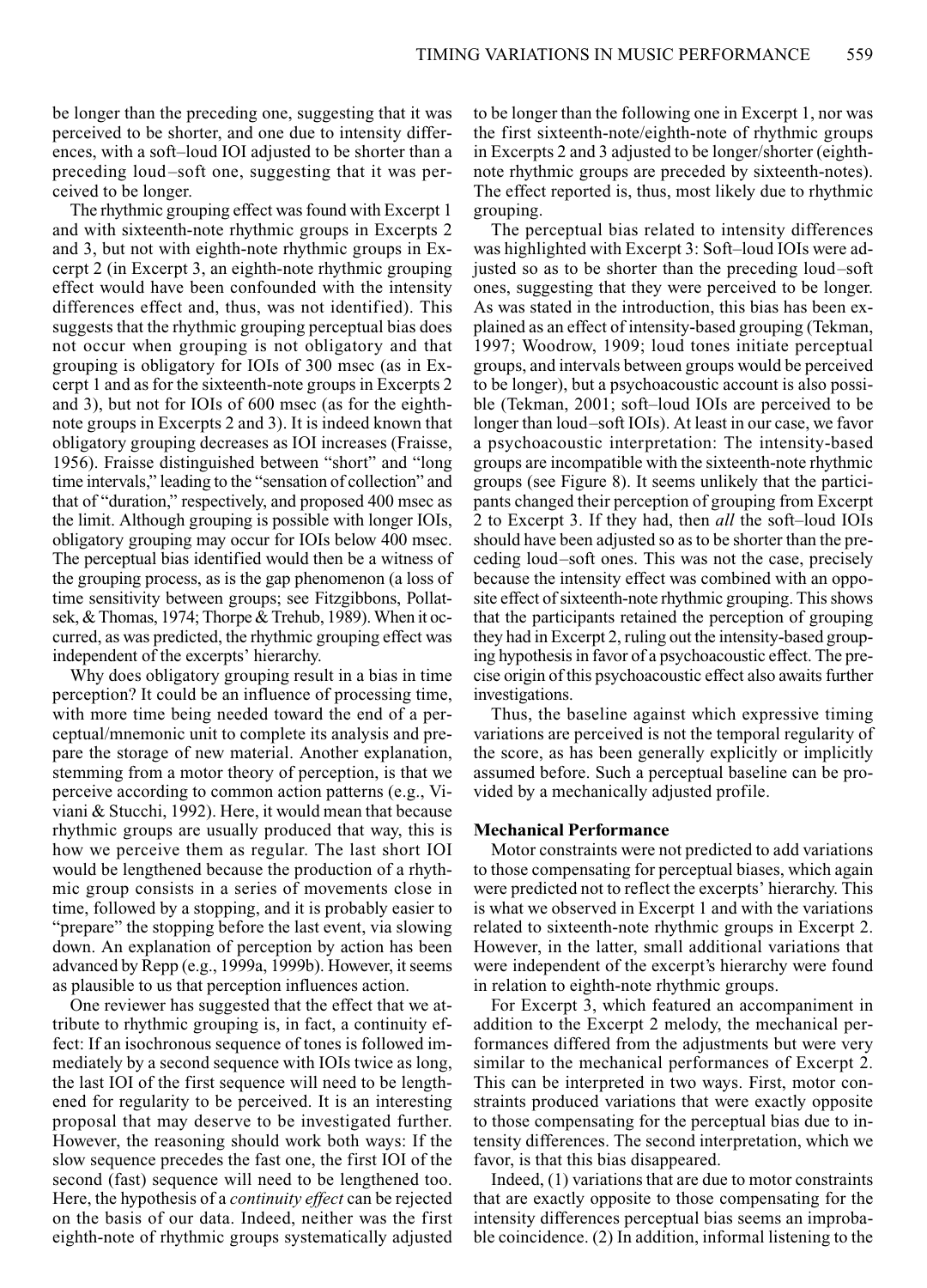excerpt played with IOIs set to their nominal values revealed that, by adopting a global listening strategy, hearing successive tones and chords as if they were the bursts of a metronome, clear hesitations were perceived (IOIs appeared too long) where the intensity differences perceptual bias was measured. In contrast, by adopting a selective listening strategy—that is, focusing on the tones in the melody—these hesitations were no longer perceived. Studies of stream segregation have indicated that the perceived intensity of events is attenuated in nonfocused streams (Botte, Drake, Brochard, & McAdams, 1997). Accordingly, the intensity differences perceived between successive events was reduced in selective versus global listening. The participants probably used a global listening strategy when doing the adjustment task but a selective one when performing on the piano (it has been shown that the melody is a planning unit in production; Palmer & van de Sande, 1993). (3) As the physical intensity differences between successive events were reduced (the performers played the melody louder than the accompaniment note<sup>3</sup>), the perceived intensity differences were reduced all the more.

Thus, although interesting in itself, the perceptual bias due to intensity differences seems to disappear when attention is focused on the melody, which corresponds to natural conditions of music perception and production. In future uses of the paradigm with multivoiced music, it may be useful to ask participants to focus on the melody in the adjustment task and/or to help them to do so by presenting the melody more loudly than the accompaniment.

That the perceptual bias related to intensity differences disappeared in mechanical performances of Excerpt 3 having been established, were there additional variations due to motor constraints with this excerpt? We observed the same variations, related to sixteenth- and eighth-note rhythmic groups, as those for Excerpt 2, which were also independent of the hierarchy. Thus, additional variations due to motor constraints seem to have occurred in relation to eighth-note rhythmic groups. As has been suggested by previous research (Repp, 1999a), motor constraints may produce some variations after all. The ones we found point to a role of rhythmic groups as planning units: More time may be needed toward the end of a group to plan the production of the next one.

Thus, the baseline against which expressive timing variations are performed is not the temporal regularity of the score and can be provided by a mechanically performed profile.

# **Musical Performances**

We predicted that musical communication would produce additional group-final lengthening in relation to the excerpts' hierarchy, with more variations when there was an accompaniment. With some exceptions, these predictions were verified. Greater group-final lengthening in musical performances was found in Excerpt 1 and for both sixteenth- and eighth-note rhythmic groups in Excerpt 3

(but not in Excerpt 2). This reflected the hierarchy in Excerpt 1, for sixteenth-note rhythmic groups in Excerpt 2 (but not in Excerpt 3), and for eighth-note rhythmic groups in both Excerpts 2 and 3. Finally, group-final lengthening was greater in Excerpt 3 than in Excerpt 2 (but the effect did not reach significance for eighth-note rhythmic groups). <sup>4</sup>

# **CONCLUSION**

Rhythmic groups played a central role in the observed timing variations. Chunking is a common process of human cognition (Miller, 1956); it is, thus, not surprising that it constrains music perception and production. In their seminal *Generative Theory of Tonal Music*, Lerdahl and Jackendoff (1983) claimed that "grouping can be viewed as the most basic component of musical understanding." Moreover, they say, "If confronted with a series of elements or a sequence of events, a person spontaneously segments or 'chunks' the elements or events into groups of some kind. The ease or difficulty with which he performs this operation depends on how well the intrinsic organization of the input matches his internal, unconscious principles for constructing groupings" (p. 13). Group-final lengthening seems to be one of these principles.

This study has shown that group-final lengthening, usually attributed to the communication of the grouping structure, is due partly to perceptual constraints (it compensates for a perceptual bias due to obligatory grouping), partly to motor constraints (rhythmic groups may be planning units), and partly to musical communication. Thus, it is necessary for perceptual organization reasons, and listeners are helped in this organization by additional *planning* and *expressive* lengthenings, the latter involving communication of the grouping structure's hierarchy.

The perceptual performance paradigm has potential for future investigations of music performance. Besides being used to examine the generality of the present findings for the timing dimension with other materials, musicians, and instruments, it also could be used to study articulation, intensity, or a combination of these. Also, performers were instructed to adjust IOIs toward *mechanical* renditions. They could be asked to adjust them to produce *musical* performances. In this way, first, even music performance by nonmusicians could be investigated!5 Second, this could provide interesting insights into the problem of the interaction between expressive dimensions. For example, the question could be, which timing variations are necessary when this is the only expressive dimension and which articulation variations can then be added and, conversely, which articulation variations are necessary when this is the only expressive dimension and which timing variations can then be added. If expressive dimensions interact, both timing and articulation variations will be different in both cases.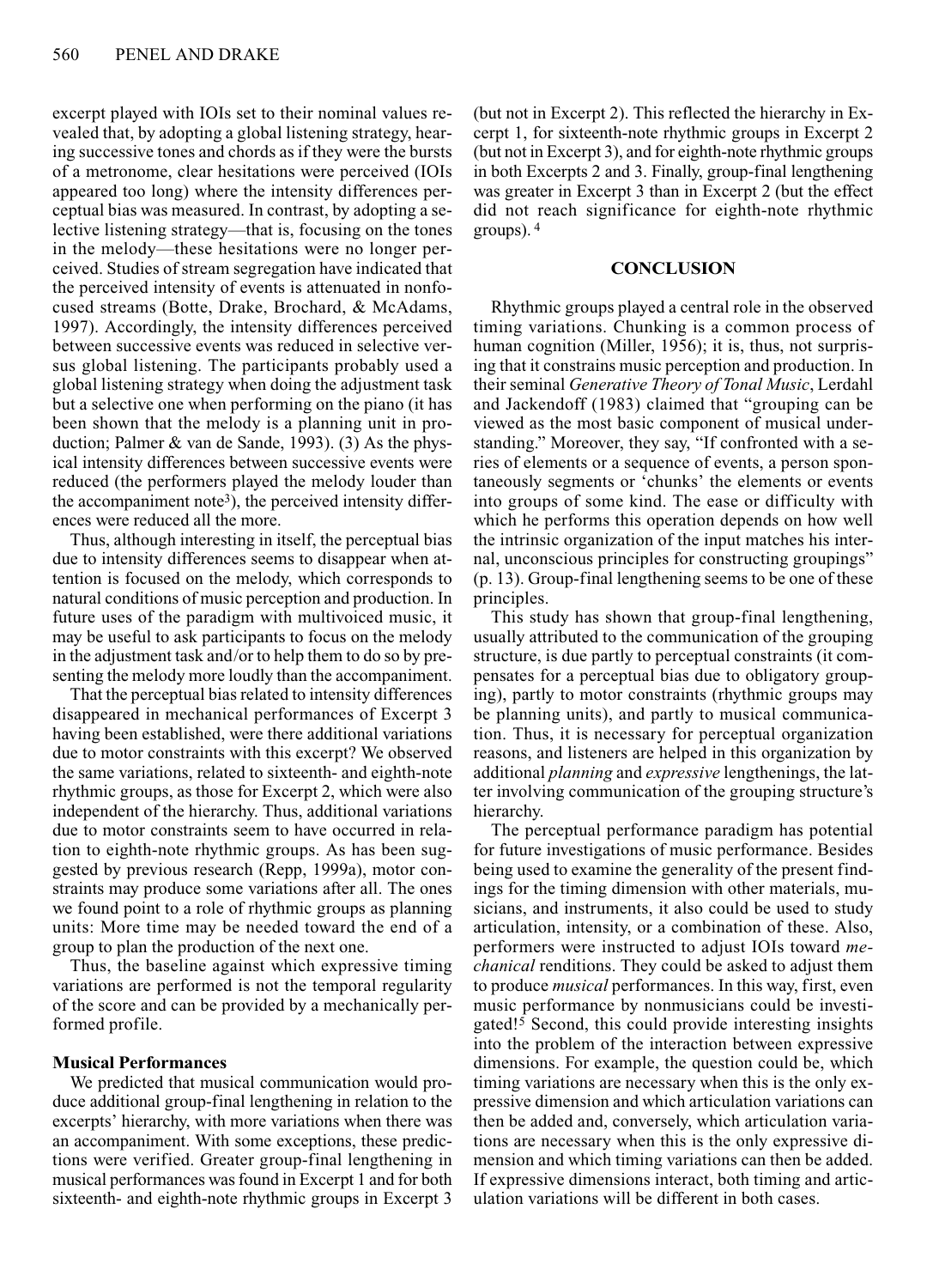#### **REFERENCES**

- BILLON, M., SEMJEN, A., & STELMACH, G. E. (1996). The timing effects of accent production in periodic finger-tapping sequences. *Journal of Motor Behavior*, **28**, 198-210.
- BOTTE, M.-C., DRAKE, C., BROCHARD, R., & MCADAMS, S. (1997). Perceptual attenuation of nonfocused auditory streams. *Perception & Psychophysics*, **59**, 419-425.
- Clarke, E. F. (1985). Structure and expression in rhythmic performance. In P. Howell, I. Cross, & R. West (Eds.), *Musical structure and cognition* (pp. 209-236). London: Academic Press.
- Crowder, R. G., & Neath, I. (1994). The influence of pitch on time perception in short melodies. *Music Perception*, **12**, 379-386.
- Drake, C. (1993a). Influence of age and musical experience on timing and intensity variations in reproductions of short musical rhythms. *Psychologica Belgica*, **33**, 217-228.
- Drake, C. (1993b). Perceptual and performed accents in musical sequences. *Bulletin of the Psychonomic Society*, **31**, 107-110.
- DRAKE, C., BOTTE, M.-C., & GÉRARD, C. (1989). A perceptual distortion in simple musical rhythms. In *Proceedings of the Fifth Meeting of the International Society for Psychophysics* (pp. 108-113). Cassis, France.
- DRAKE, C., & PALMER, C. (1993). Accent structures in music performance. *Music Perception*, **10**, 343-378.
- Fitzgibbons, P. J., Pollatsek, A., & Thomas, I. B. (1974). Detection of temporal gaps within and between perceptual tonal groups. *Perception & Psychophysics*, **16**, 522-528.
- Fraisse, P. (1956). *Les structures rythmiques.* Louvain: Presses Universitaires de Louvain.
- GABRIELSSON, A. (1974). Performance of rhythm patterns. *Scandinavian Journal of Psychology*, **15**, 63-72.
- Gabrielsson, A. (1987). Once again: The theme from Mozart's Piano Sonata in A Major (K.331). In A. Gabrielsson (Ed.), *Action and perception in rhythm and music* (pp. 81-103). Stockholm: Royal Swedish Academy of Music.
- Gabrielsson, A. (1999). The performance of music. In D. Deutsch (Ed.), *The psychology of music* (2nd ed., pp. 501-602). San Diego: Academic Press.
- Honing, H. (1990). POCO: An environment for analyzing, modifying, and generating expression in music. In *Proceedings of the 1990 ICMC* (pp. 364-368). San Francisco: Computer Music Association.
- Jeon, J. Y., & Fricke, F. R. (1997). Duration of perceived and performed sounds. *Psychology of Music*, **25**, 70-83.
- JUSLIN, P. N., & MADISON, G. (1999). The role of timing patterns in recognition of emotional expression from musical performance. *Music Perception*, **17**, 197-221.
- Laukka, P., & Gabrielsson, A. (2000). Emotional expression in drumming performance. *Psychology of Music*, **28**, 181-189.
- Lerdahl, F., & Jackendoff, R. (1983). *A generative theory of tonal music.* Cambridge, MA: MIT Press.
- MACKENZIE, C. L., & VAN EERD, D. L. (1990). Rhythmic precision in the performance of piano scales: Motor psychophysics and motor programming. In M. Jeannerod (Ed.), *Attention and performance XIII: Motor representation and control* (pp. 375-408). Hillsdale, NJ: Erlbaum.
- MILLER, G. A. (1956). The magical number seven, plus or minus two: Some limits of our capacity for processing information. *Psychological Review*, **63**, 81-97.
- PALMER, C. (1989). Mapping musical thought to musical performance. *Journal of Experimental Psychology: Human Perception & Performance*, **15**, 331-346.
- PALMER,  $\overline{C}$ . (1996). On the assignment of structure in music performance*. Music Perception*, **14**, 23-56.
- Palmer, C. (1997). Music performance. *Annual Review of Psychology*, **48**, 115-138.
- PALMER, C., & VAN DE SANDE, C. (1993). Units of knowledge in music performance. *Journal of Experimental Psychology: Learning, Memory, & Cognition*, **19***,* 457-470.
- PENEL, A., & DRAKE, C. (1998). Sources of timing variations in music performance: A psychological segmentation model. *Psychological Research*, **61**, 12-32.
- PENEL, A., & DRAKE, C. (1999). Seeking "one" explanation for expressive timing. In S. W. Yi (Ed.), *Music, mind and science* (pp. 271- 297). Seoul: Seoul National University Press.
- PENEL, A., & DRAKE, C. (2000). Rhythm in music performance and perceived structure. In P. Desain & L. Windsor (Eds.), *Rhythm perception and production* (pp. 225-232). Lisse: Swets.
- Repp, B. H. (1992). Probing the cognitive representation of musical time: Structural constraints on the perception of timing perturbations. *Cognition*, **44**, 241-281.
- REPP, B. H. (1998a). Obligatory "expectations" of expressive timing induced by perception of musical structure. *Psychological Research*, **61**, 33-43.
- REPP, B. H. (1998b). Variations on a theme by Chopin: Relations between perception and production of timing in music. *Journal of Experimental Psychology: Human Perception & Performance*, **24**, 791- 811.
- Repp, B. H. (1999a). Control of expressive and metronomic timing in pianists*. Journal of Motor Behavior*, **31**, 145-164.
- Repp, B. H. (1999b). Detecting deviations from metronomic timing in music: Effects of perceptual structure on the mental timekeeper. *Perception & Psychophysics*, **61**, 529-548.
- Seashore, C. E. (Ed.) (1936). *Objective analysis of musical performance*. Iowa City: The University Press.
- Seashore, C. E. (1967). *Psychology of music*. New York: Dover. [Original work published 1938].
- SHAFFER, L. H., CLARKE, E. F., & TODD, N. P. M. (1985). Metre and rhythm in piano playing. *Cognition*, **20**, 61-77.
- SHIGENO, S. (1986). The auditory tau and kappa effects for speech and nonspeech stimuli. *Perception & Psychophysics*, **40**, 9-19.
- SHIGENO, S. (1993). The interdependence of pitch and temporal judgments by absolute pitch possessors. *Perception & Psychophysics*, **54***,* 682-692.
- SLOBODA, J. A. (1985). Expressive skill in two pianists: Metrical communication in real and simulated performances. *Canadian Journal of Psychology*, **39**, 273-293.
- Sloboda, J. A. (Ed.) (1988). *Generative processes in music: The psychology of performance, improvisation and composition*. Oxford: Oxford University Press, Clarendon Press.
- Tekman, H. G. (1997). Interactions of perceived intensity, duration, and pitch in pure tone sequences. *Music Perception*, **14**, 281-294.
- Tekman, H. G. (2001). Accenting and detection of timing variations in tone sequences: Different kinds of accents have different effects. *Perception & Psychophysics*, **63**, 514-523.
- THORPE, L. A., & TREHUB, S. E. (1989). Duration illusion and auditory grouping in infancy. *Developmental Psychology*, **25**, 122-127.
- Topp, N. P. M. (1992). The dynamics of dynamics: A model of musical expression. *Journal of the Acoustical Society of America*, **91**, 3540- 3550.
- VIVIANI, P., & STUCCHI, N. (1992). Biological movements look uniform: Evidence of motor–perceptual interactions. *Journal of Experimental Psychology: Human Perception & Performance*, **18**, 603- 623.
- Woodrow, H. (1909). A quantitative study of rhythm. *Archives of Psychology*, **14**, 1-68.
- YAMADA, M. (1998). Temporal fluctuation in musical performances: Fluctuations caused by the limitation of performers' controllability and by artistic expression. In S. W. Yi (Ed.), *Proceedings of the Fifth International Conference on Music Perception and Cognition* (pp. 353- 358). Seoul: Western Music Research Institute.

#### **NOTES**

1. Values were randomly picked from a normal distribution centered around 600 msec, with a standard deviation of 40 msec. To assure perceptual irregularity, values between 560 and 640 msec were excluded. IOIs were derived by multiplying or dividing them, if necessary, according to their nominal values. A new series of IOIs was used for each participant and for each excerpt.

2. The order of tasks was fixed to ensure that the timing variations in perceptual adjustments and mechanical performances would not be contaminated by musical variations and that those in perceptual adjust